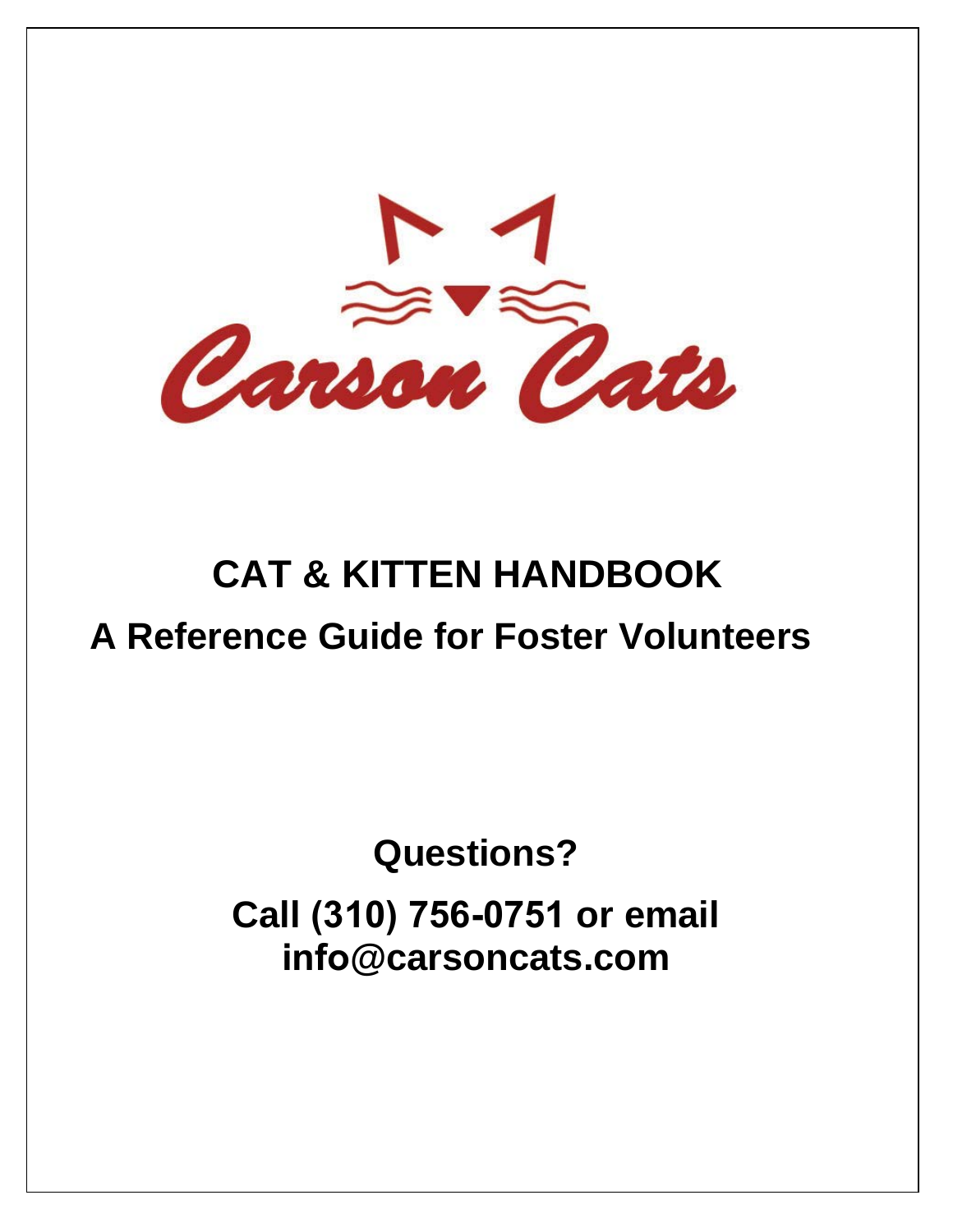# **TABLE OF CONTENTS**

| <b>KITTEN DEVELOPMENT AND WHAT YOU CAN DO (Kittens with Mother)9</b> |
|----------------------------------------------------------------------|
|                                                                      |
|                                                                      |
|                                                                      |
|                                                                      |
|                                                                      |
|                                                                      |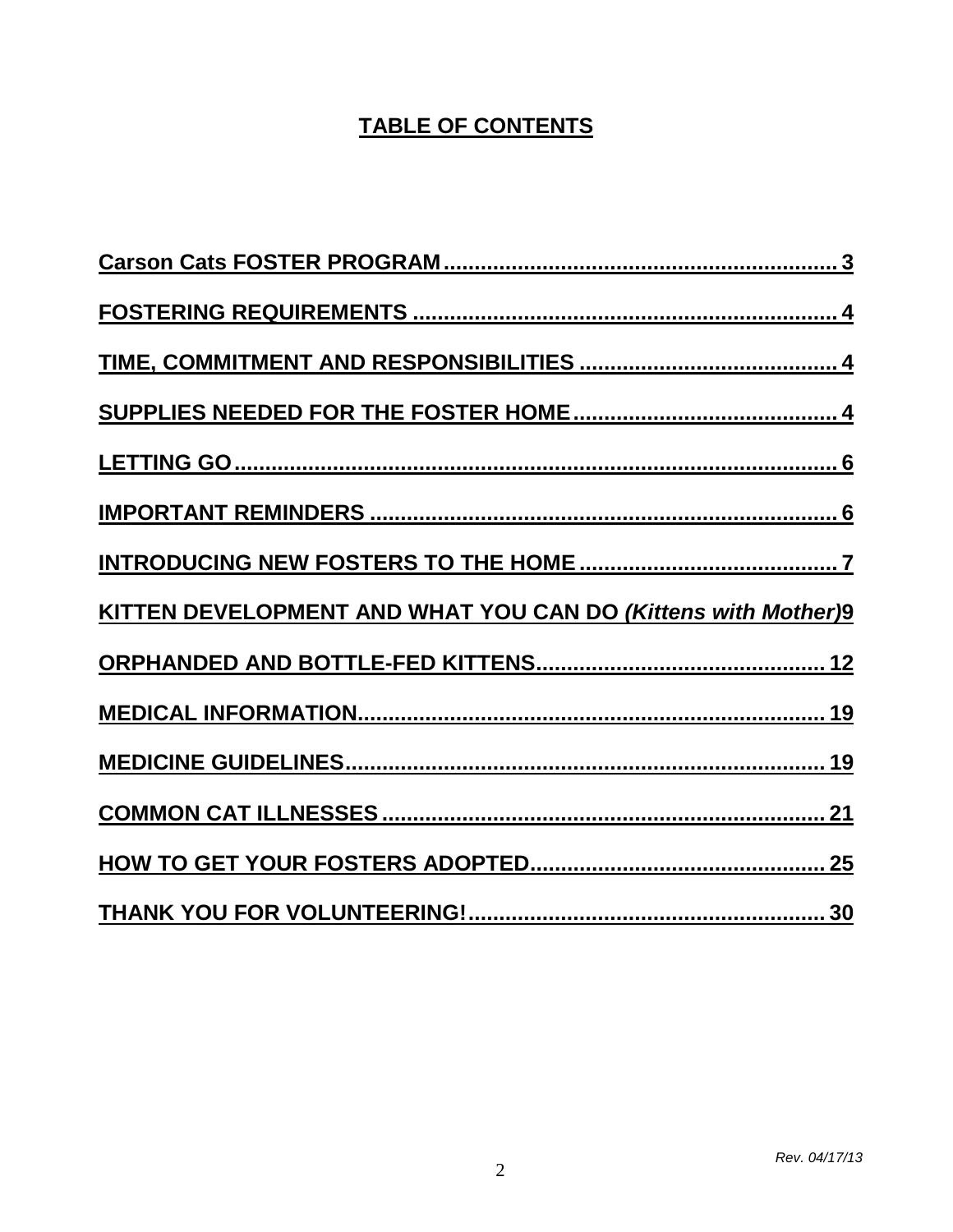# **Carson Cats FOSTER PROGRAM**

Welcome to the volunteer foster program for Carson Cats. This handbook is provided to foster parents as a guide for the care of cats and kittens. The goal is to prepare cats and kittens for adoption into their new forever home. Thank you for opening your home to a rescued cat.

Carson Cats has been in existence since 2004. With your help, our rescue has saved over 7000 cats and kittens from euthanasia. This program provides a safe environment for cats to heal and socialize until a permanent adoptive home can be found.

Cats that need foster care fall into the following categories:

- Kittens too young to be adopted.
- Orphaned kittens.
- Abused cats that need socialization and tender loving care.
- Injured cats.
- Cats recovering from surgery or illness.
- Abandoned mother cats with kittens.

We rescue cats and kittens from the Los Angeles County Shelters, mostly Carson Shelter and also cats off the streets. We sometimes foster owner-surrenders or Good Samaritan surrendered cats and kittens. We help both groups of people, however, we generally expect them to self-foster with assistance from us whenever possible.

Carson Cats is a non-profit *all volunteer organization*. We rely on many types of donations to keep the rescue working going in order to save as many homeless cats and kittens as possible. 100% of the donations received from adoptions go directly back into the rescue to pay for medical care, food, supplies, transportation and boarding of our sick and injured fosters.

Our foster parents are our largest group of volunteers and are the most generous in the giving of their time and caring. Carson Cats recognizes that the sacrifices and time you will be giving to one of our rescues is precious. Please always remember that "Saving one cat may not change the world, but it will certainly change the world of one cat!"

# *Thank you for your generosity!*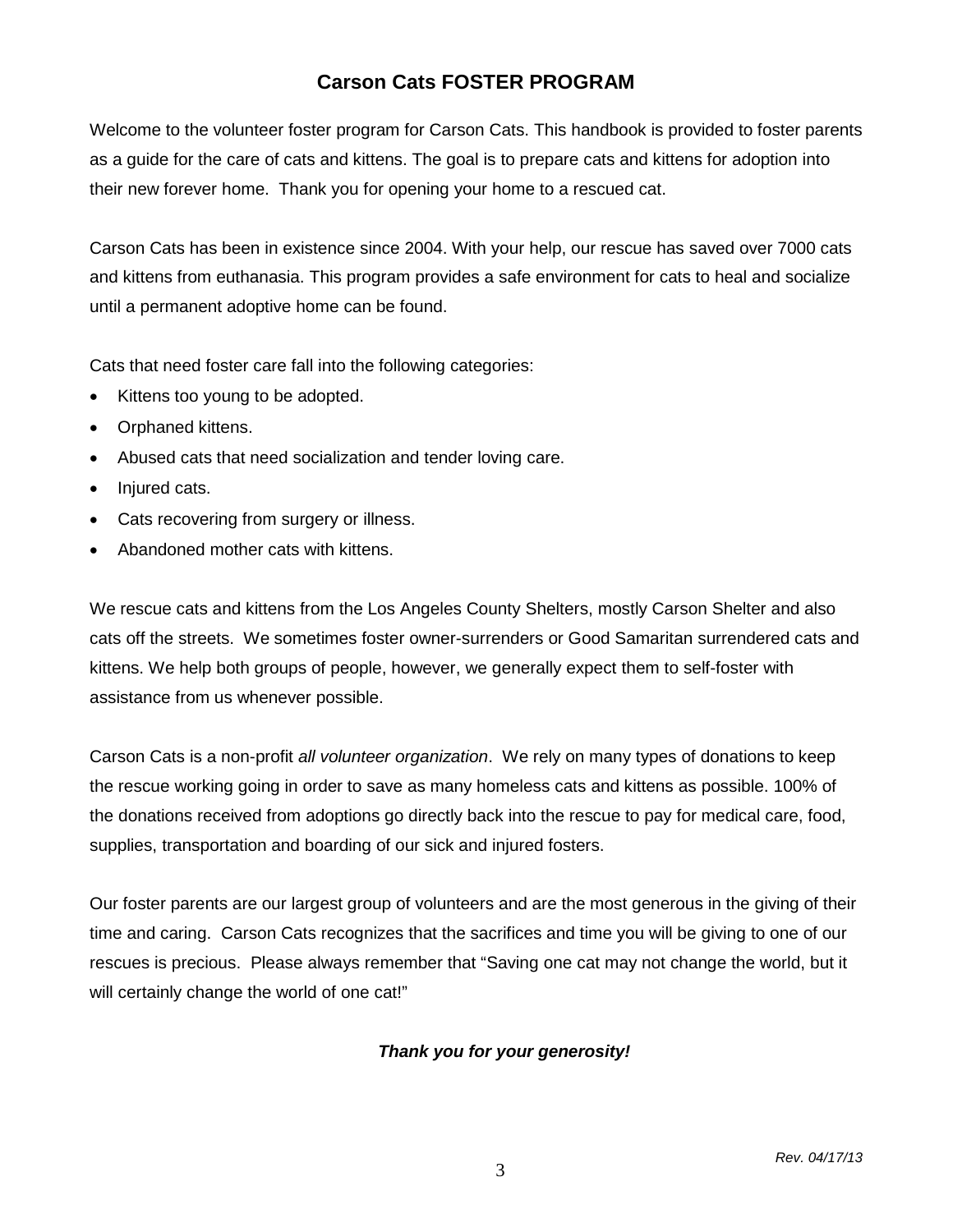# **FOSTERING REQUIREMENTS**

Foster cats require an indoor space separate from other household animals. A spare bedroom, bathroom, or laundry room is ideal. Any indoor space free of hiding places or places where a cat could get stuck will work and that is easy to clean. It is important that the foster parent visits this room often so that the cats become well socialized. **Cats are not allowed outdoors under any circumstances**. A room without carpet is easier to keep clean. *Your current animals must be flea-free, healthy, and current on vaccinations.* Everyone in the family must agree to foster.

# **TIME, COMMITMENT AND RESPONSIBILITIES**

Each situation is unique to the needs of the cat. Cats going into foster care are often stressed. The animals depend on the foster parents for security during this adjustment period, which can take from a few days to a few weeks. Foster parents must be patient and commit to the cat until the healing or socialization is completed to avoid the unnecessary stress of readjustment to multiple temporary homes. Foster cats must remain in the care of the original foster parent unless prior permission is received from Carson Cats.

The length of time foster cats stay in a foster home depends on the health and adoptability of the cat. Cats must be vaccinated, de-wormed and be well socialized before being adopted out. Foster parents should plan to provide a home anywhere from 1 month o 6 months.

When the foster parent and Carson Cats decide that the cat is ready for adoption, the foster family will be asked to send pictures and a short biography for the cat(s) or kitten(s). Please write a short biography that includes the cat's name, personality traits, and temperament. Also include any experience the cat has had with dogs and children. This information will be very helpful in placing the cats in compatible homes. Carson Cats or often times our fosters will post them on Petfinder, Adopt-a-Pet, Craigslist and Facebook. Videos up to 30 seconds in length are encouraged and also posted to YouTube.com. Additionally, we hold weekly adoption events every Saturday and Sunday at the Torrance and El Segundo Petsmarts where you can bring your fosters. You also have the option to adopt your fosters out of your home should that be more convenient for you. We will supply you with all the forms needed to complete the adoption. We do strongly encourage home checks of every potential adopter. Carson Cats will need to approve of every adoption prior to the cat going to the new home.

You must also refer to Carson Cats's DNA (do not adopt) list when adopting out of your home. As much as it is possible, adoptive homes are found based on the foster parent's criteria in mind, i.e.: 2 kittens that are very bonded to each other, one that dislikes dogs, one that really likes dogs, etc.

# **SUPPLIES NEEDED FOR THE FOSTER HOME**

CARSON CATS expects foster parents to supply their food, litter and litter boxes. Medical supplies and all vetting is provided by Carson Cats. It is important that fosters consult with Cyndi Zacko member before taking their foster(s) to one of our partner vets. Cyndi can be reached by phone and text at 310-721-5802 or email at [cyndizacko@carsoncats.com](mailto:cyndizacko@carsoncats.com)

Our main rescue vet is Jansens Animal Hospital and our Rescue Medical Liason there is Frances, the head technician.

Jansens Animal Hospital 22231 S Vermont Ave Torrance, CA 90502 (310) 328-0380

Foster homes should have the following:

Litter box – Cats will use a litter box instinctively. Cats that like to dig need a deep litter box to minimize scattering the litter out of the box.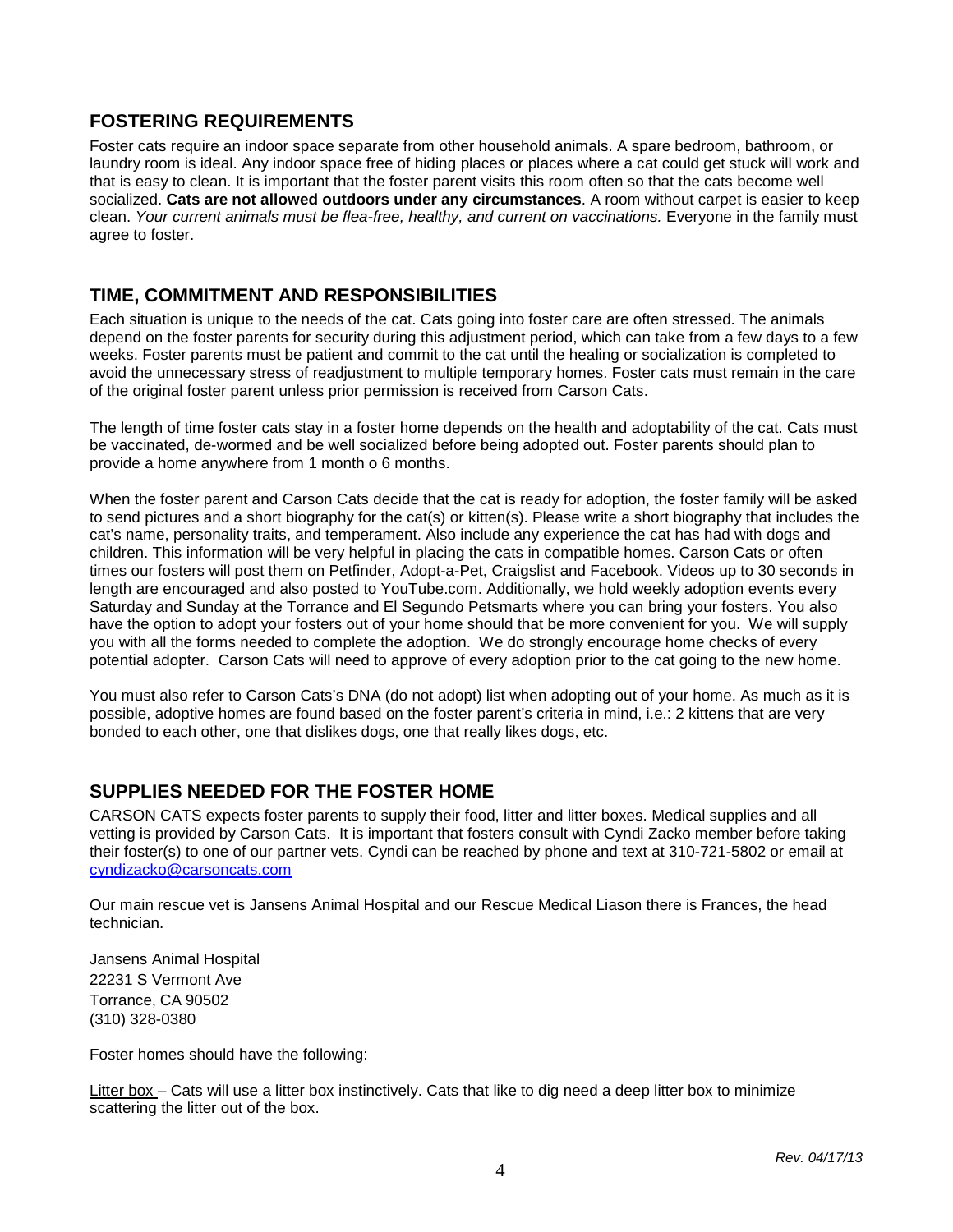Cat litter – Use safe litter. Scoopable or clumping is easiest to use when trying to keep a very clean and tidy litterbox. Litter scoop. For kittens and familes, you should use a natural based litter such as wheat or walnut.

Carrier – You should have a cat carrier to be used for transporting the cat.

Whelping boxes - It's important that you provide a safe quite area that is out of the way of traffic in your home for nursing momma cats and their kittens. Whelping boxes can be made out of cardboard boxes and warm blankets. It's important the newborn kittens do not become cold so make sure you place them in a warm area. You should also keep the litter box and food/water close by for the momma cat to use while she is keeping an eye on her kittens.

Food –It is important to provide good quality food, free of grains as much as possible. Momma cats should be fed dry food and wet food with high nutrients. Kittens should only be fed kitten wet food as the main diet with dry kibble left out, make sure it is not adult food.

All cats and kittens should be "free fed", which means that there is always food and water available. There will be times, such as overweight animals, that cats will have alternative feeding plans. Tall, heavy ceramic dishes are used for most cats and cats wearing cones, while flat dishes work better for flat faced cats or canned food. A cat with a decreased appetite and kittens might respond to slightly warmed wet food.

Cats can be finicky eaters. If the cat is rejecting the food, not gaining weight appropriately, or has diarrhea, contact Cyndi Zacko for instructions. Do not feed cats any food not approved by Carson Cats. Often our rescued cats are in poor health and proper nutrition gives them the help they need to become and remain healthy. Do not give cats table scraps or cow's milk.

Water – Fresh water in a clean bowl must be available at all times. This is especially important for kittens.

Heating Pad – A heating pad or heating disc set on low is needed for orphaned kittens or sick cats or kittens. Always cover a heating pad with a towel and allow space for the cats or kittens to crawl off the pad if they get too hot. Check with Cyndi Zacko before using a heating pad. In lieu of a heating pad you can use a clean sock filled with uncooked rice and heat that in the microwave. It too must be covered and space allowed for kittens to crawl away from it.

Toys – Stuffed mice, small balls, and cardboard from toilet paper rolls, wine corks, and crumpled paper are good cat toys. Adult cats sometimes like catnip but kittens usually are not interested. All toys should be disinfected before another foster cats plays with them. Do not let cats play unsupervised with string or rubber bands which if swallowed can cause fatal damage in the intestines.

Scratching post – Corrugated cardboard scratching mats are inexpensive and divert cats from scratching furniture. These are available at any pet supply store, WalMart, Target, etc.

# Keeping the Household Safe and Healthy

#### New Foster Health Risks

It is always a health risk to expose your pets to other animals. Animals are at risk of contracting an illness in the veterinarian's office, the city park, or the back yard. However, the health risk is minimal if your pet's vaccinations are current, they maintain a healthy life style, and they are not very young, very old, or immune compromised. Any concerns should be addressed by a veterinarian before becoming a foster parent. Keeping foster cats isolated from household pets will minimize any transmission of disease. Foster cats can be particularly susceptible to illnesses carried by household pets because they are already in a vulnerable state. **Strict isolation for at least the first 7 days is important. Cats that have been pulled from the shelter should be isolated for 2 weeks before being released. If they have all ready been isolated for 2 weeks, waiting one more week once they get to your home is always recommended as a precaution.** Also household cats that are being allowed indoor/outdoor access can carry deadly viruses into the home without showing any outward signs of illness themselves. Be aware that a mother cat with a litter of kittens can be very protective and might act aggressively toward other animals and people to protect the kittens.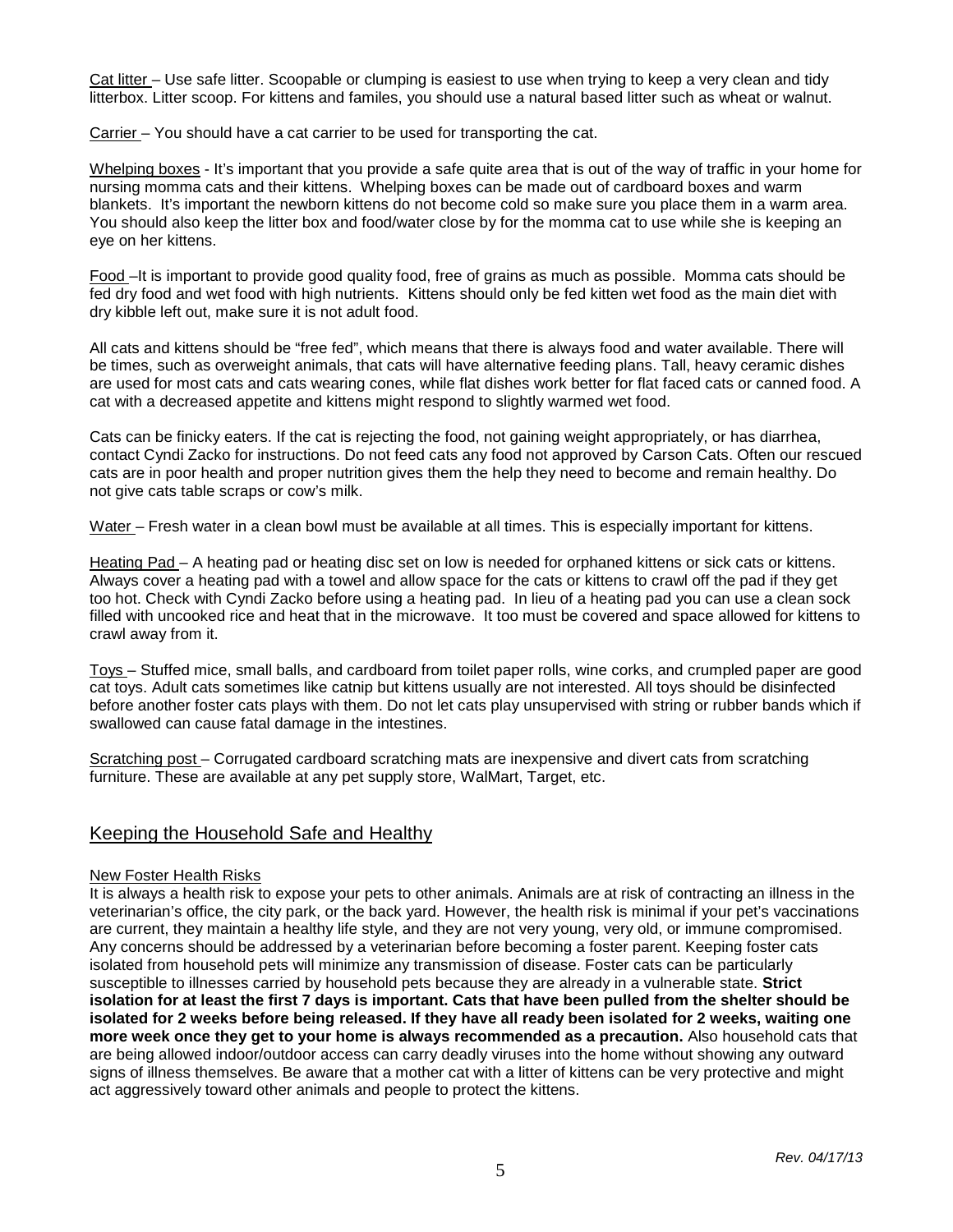Dogs are not affected by feline upper respiratory diseases, feline leukemia, or feline immune deficiency virus. Parasites and funguses, however, can be passed between cats and dogs.

Humans who are in contact with live animals can be exposed to a group of diseases called zoonoses. A zoonotic disease is a disease transmitted from animals to humans or humans to animals. There are about 200 zoonotic diseases. If someone in the household is immune compromised or pregnant, a potential foster parent should consult a doctor and/or a veterinarian before becoming a foster parent.

#### Keeping Fosters Safe in the Home

Cats and kittens are curious creatures. Many are capable of jumping onto high surfaces or squeezing into the smallest of spaces. Please use the following warnings as guidelines to making your home a safe place for foster cats and kittens.

Kitchens/Bathrooms/Utility Rooms - Use childproof latches to keep little paws from prying open cabinets. Keep medications, cleaners, chemicals, and laundry supplies on high shelves. Keep trashcans covered or inside a latched cabinet. Check for and block any small spaces, nooks, or holes inside cabinetry or behind washer/dryer units. Make sure cats or kittens haven't jumped into the dryer before you turn it on (this does happen!). Keep foods out of reach (even if the food isn't harmful, the wrapper could be). Keep toilet lids closed to prevent drowning.

Living/Family Room - Place dangling wires from lamps, VCRs, TVs, stereos, and phones out of reach. Keep children's toys put away. Put away knickknacks until the cat or kitten has the coordination and/or understanding not to knock them over. Block all those spaces where your vacuum cleaner doesn't fit, but a foster kitten could. Remove dangerous items, like string and pins. Move houseplants – some of which can be poisonous -out of reach, including hanging plants that can be jumped onto from other nearby surfaces. Put away all sewing and craft notions, especially thread. Secure aquariums or cages that house small animals, like hamsters or fish, to keep them safe. Make sure all heating and air vents have a cover.

Garage - Most garages usually contain too many dangerous chemicals and unsafe items to be an acceptable foster care site. Foster animals should never be housed in a garage unless discussed with your Foster Coordinator. Move all chemicals to high shelves or behind secure doors. Clean up all antifreeze from the floor and driveway, as one taste can be lethal to an animal.

Bedrooms - Keep laundry and shoes behind closed doors (drawstrings and loose buttons can cause major problems). Keep any medications, lotions or cosmetics off accessible surfaces (like the bedside table). Move electrical and phone wires out of reach of chewing.

Potentially Dangerous Situations - Closet and bedroom doors open doors to the outdoors (escape), open dryer doors, open cabinet drawers, accessible dog doors to the outside.

Computer wires (electrocution or strangulation), folding chairs, potted plants (possible poisoning or pulling plant off of shelf onto animal)

# **LETTING GO**

When kittens thrive, sometimes you're faced with another challenge: it can also be hard to let go and let your kitten go to a new home. You can always adopt a foster animal (regular adoption requirements and fees may apply), but please think about whether or not you'd have difficulty returning a foster cat before beginning to foster. Much as you might like to, it would probably not be feasible for your household to adopt every single cat you foster! And the more you can foster, the more lives you can save!

# **IMPORTANT REMINDERS**

Every year we come across other things that should be mentioned:

• Foster parents cannot foster out their kittens without Carson Cats approval.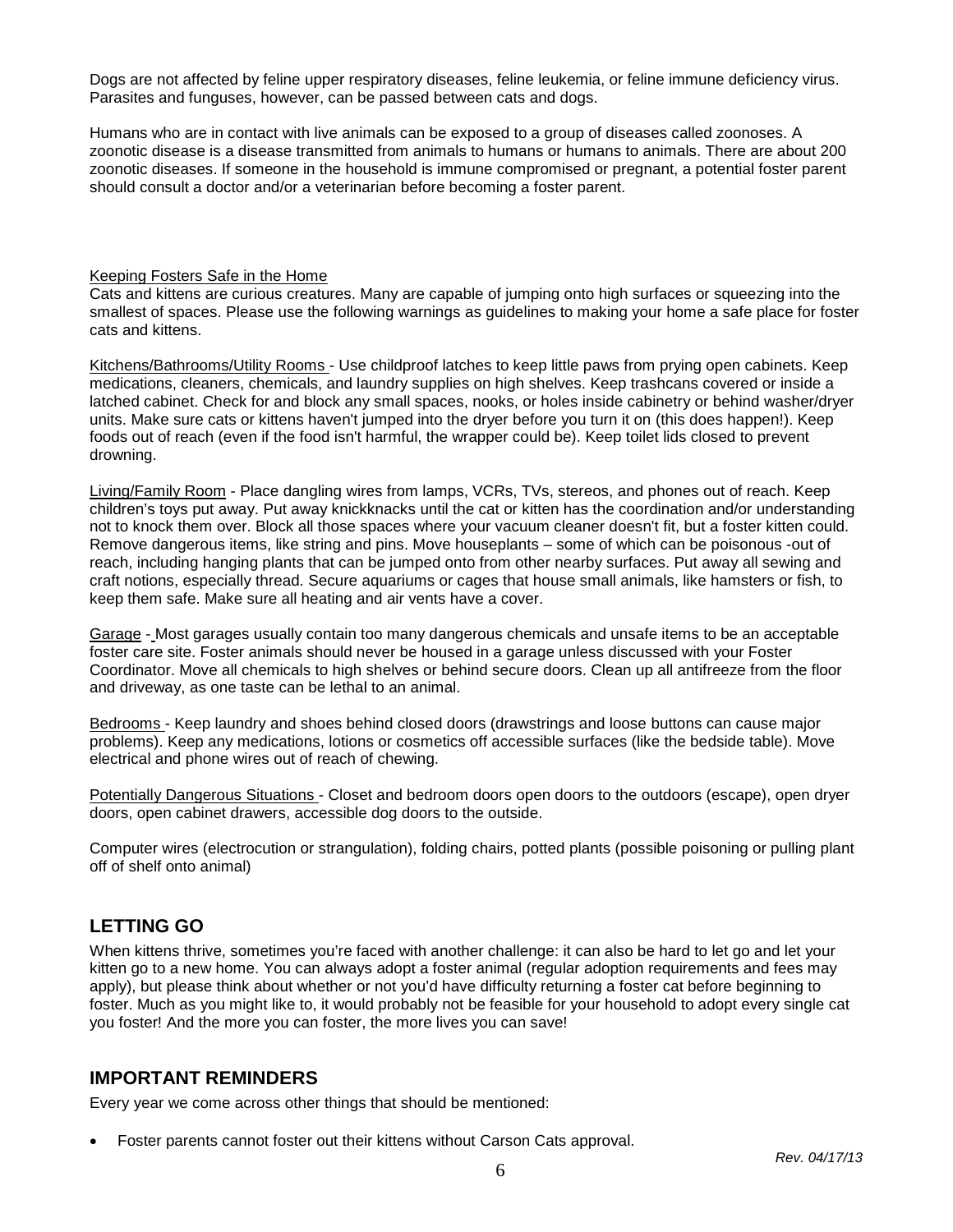• Foster parents & volunteers cannot accept animals into Carson Cats without prior approval. We have over 20 foster parents and volunteers and a lot of us come across situations everyday. Unfortunately just because a person fosters or volunteers with us, does not insure that we can take all the rescue situations they come across.

# **INTRODUCING NEW FOSTERS TO THE HOME**

#### Keeping new fosters secluded

Carson Cats recommends keeping your new foster(s) secluded at a minimum of 7 days. Many cats and kittens are stressed when they come of the shelter. Additionally, they could develop URI (upper respiratory infection) once they are out and this can be very contagious to any resident cat you may have in your home. It also helps your new foster to get accustomed to the sounds and smells of your home so that they can become more relaxed. Also, it is best to interact with them on their own without any other distractions so you can gauge their personality and help them overcome their fear.

You will also want to keep them in a separate area such as a bedroom with the door closed. You will need to provide them with their own litter box and food/water bowls. When you do interact, keep you voice low and cheerful and approach the cat cautiously. Some cats and kittens are not too affected by their shelter stay and may be very friendly from the beginning. But for those cats who do seem stressed, just take it slowly until they have calmed down. Don't rush it and let them do this on their own time.

#### Introducing new foster cat to resident cat(s)

If it is necessary to introduce foster cats to resident cats, it is vital that the foster cat has an established safe haven (separate bedroom as above) to maximize the comfort of the new cat and minimize the territorial threat to the resident cat. Start the introduction by allowing them to sniff each other through a closed door. Take a pair of your socks. Swipe one on the foster cat and the other on a resident cat, then let them have the socks. They will be able to smell each other without any threat. If both or all cats seem calm, allow them to meet by cracking open the door between them a couple inches. They should be able sniff each other. If either cat hisses or growls intensely or swats at the other cat, close the door and consider the meeting session over for the day. A little hissing and batting at each other is expected. You will want to trim everyone's nails to help prevent inadvertent injuries. If the cats remain relatively calm, try playing with them with a string toy or offer them treats. Open the door and let the cats enter the same territory while supervised. Do not force either cat into an unfamiliar space. Sometimes a cat can be distracted with food or toys. Separate the cats and repeat this process a few times a day. Time apart gives them a chance to process the information gained while they were together. Continue to repeat the supervised visits until both cats are comfortable and there is no aggressive behavior.

Never punish a cat for aggressive behavior. Punishment will not discourage the aggressive behavior but it will upset the cat, which will prolong the aggression between the cats. Encourage getting along by staying silent or softly reassuring the cats while you separate them. The key to introducing cats to each other is patience. What often appears to be fighting is actually a way of defining territory. Should there be a potential cat fight, keep a water bottle or water gun handy. When you sense that something may happen, give them each a squirt to stop this behavior. You may only need to do this a few times.

## Introducing cats to dogs

After cats are healthy, introducing a foster cat to a resident dog is encouraged. Cats that have learned to socialize with dogs are more adoptable. After the minimum one week isolation period, begin to allow the cat to explore the dog's territory while the dog is away. When the cat appears relaxed while exploring and after trimming the cats front nails, allow the dog and cat to meet. At the initial introduction, the dog should always be on a collar and leash with the owner in complete control. A dog that shows aggression, like snarling, growling, and bearing teeth, will probably never accept the cat. In those cases, the cat will be safer if kept separated from the dog at all times. The cat should be up high and unreachable by the dog. If they are both calm, walk the dog around the room on a leash, but let the dog lead the way. The cat should be allowed to escape or approach the dog as desired. Neither force nor expect a face–to–face interaction in the first few meetings. A dog is a predator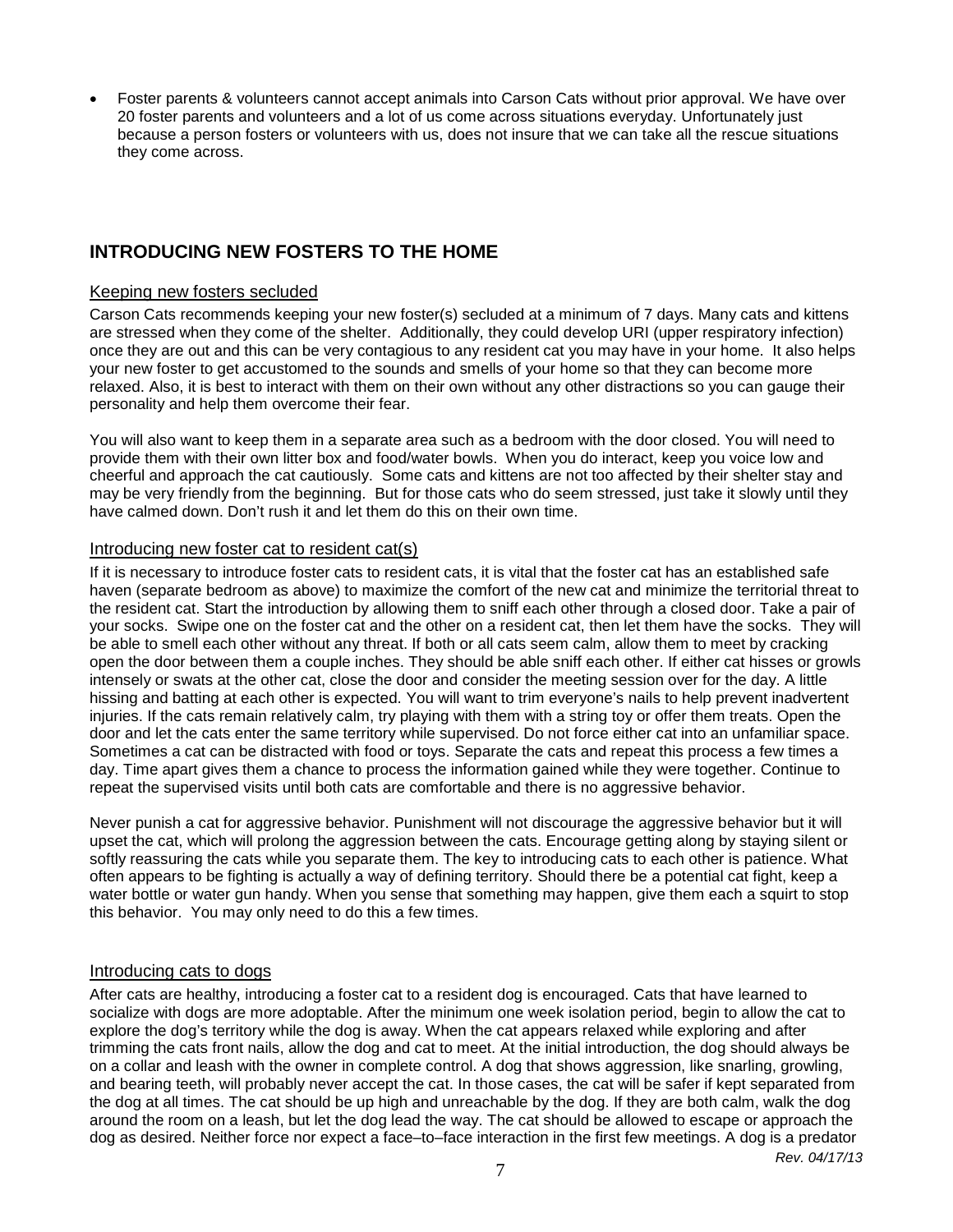and it is natural for a dog to want to chase a cat. Be prepared for the dog to yank on the leash and try to chase the cat. Kittens are very vulnerable because they remind dogs of small toys. Do not let the dog intimidate the cat by barking. All inappropriate behavior should be discouraged with a quick sideways tug on the leash. On the other hand, if the cat bops the dog on the nose, consider it a warning and a good sign; this may be the first step in setting up boundaries in the relationship. Allow the interaction for about a half hour, then, return the cat to the safe haven. Increase the amount of time they spend together each day. It is important to be patient and calm with these interactions to help the cat and dog to relax. Praise both animals profusely and never force an interaction. Consider supervised off-leash visits when both animals appear ready.

#### Giving comfort to the new Foster

Homeless cats and kittens have come from a variety of situations. Some of the situations we will never know what they were, but we do know that they were either neglected or mistreated. As Fosters you have an important roll to play in the socialization of these cats and kittens. This means that they should be treated as if they were your own pet with love and attention being given liberally. Cats and kittens that are very social are most requested by adopters and have the greater chance of living out their lives in their new home. Patience and love is the magic combination that will make your foster a more desirable pet for a potential adopter.

## Cat manners

Yes, cats and kittens have to learn their manners. Please do not encourage or allow cats to climb on your legs, bite or scratch your hands or face or suck on you or your clothing. It may be cute as a kitten but imagine a full sized cat doing these things. This will make them less adoptable and can cause them to be returned once they are older. Always play pounce, bite, scratch, stalk and hunt games with fishing pole type toys.

#### Basic care for cats/kittens

- Brushing Cats and kittens that have medium to long hair should be brushed once a week. Kittens should start to get accustomed to brushing even though they will try to play when they are being brushed. Older cats and kittens should be brushed to help them with their grooming and to cut down on shedding. This will also help during times of excessive shedding when the climate changes. Be sure to use the appropriate type of brush for their length of fur. Long haired breeds need to have long metal bristles to keep mats from forming. Smaller kittens can use a shorter bristle. You would need to use long strokes and be careful to not pull the cats fur. If this is done correctly you will have a cat that actually enjoys this type of interaction.
- Bathing Bathing a foster cat that has recently been pulled from the shelter may be necessary. If this is something that needs to be done you can attempt it yourself. Be sure to trim the cats nails first. Use gloves and long sleeves to limit any nail or teeth damage from a stressed cat.
- Nail Trimming Nails grow continuously. When nails are not worn down naturally by activity, they may need to be trimmed. Before trimming your foster cat's nails, get it accustomed to having its paws handled. Begin by gently petting the cat's legs and paws while giving it a treat, making this a pleasant experience. Gradually increase the pressure on the paw so that petting becomes gently squeezing, as you will need to do to extend the claw. Continue with the treats until your cat will tolerate this kind of touching and restraint. This may take longer with cats that have rarely had their legs or paws handled. Apply a small amount of pressure to the cat's paw, with your thumb on top of the paw and your index finger under the paw, until the claws are extended. You should be able to see the pink or "quick", which is a small blood vessel. You DO NOT want to cut into the pink portion, as it will bleed and be painful for the cat. If you cut off just the sharp tip of the claw, it will dull the nail and prevent extensive damage to household objects and to your skin. The nails can be trimmed weekly. If a nail clipper is used, it is important to keep the clipper perpendicular to the claw so as not to crush it.

#### **If you are uncomfortable trimming any foster cat or kitten's nails, please do not attempt it. Ask for assistance from an event coordinator, foster coordinator or Cyndi Zacko.**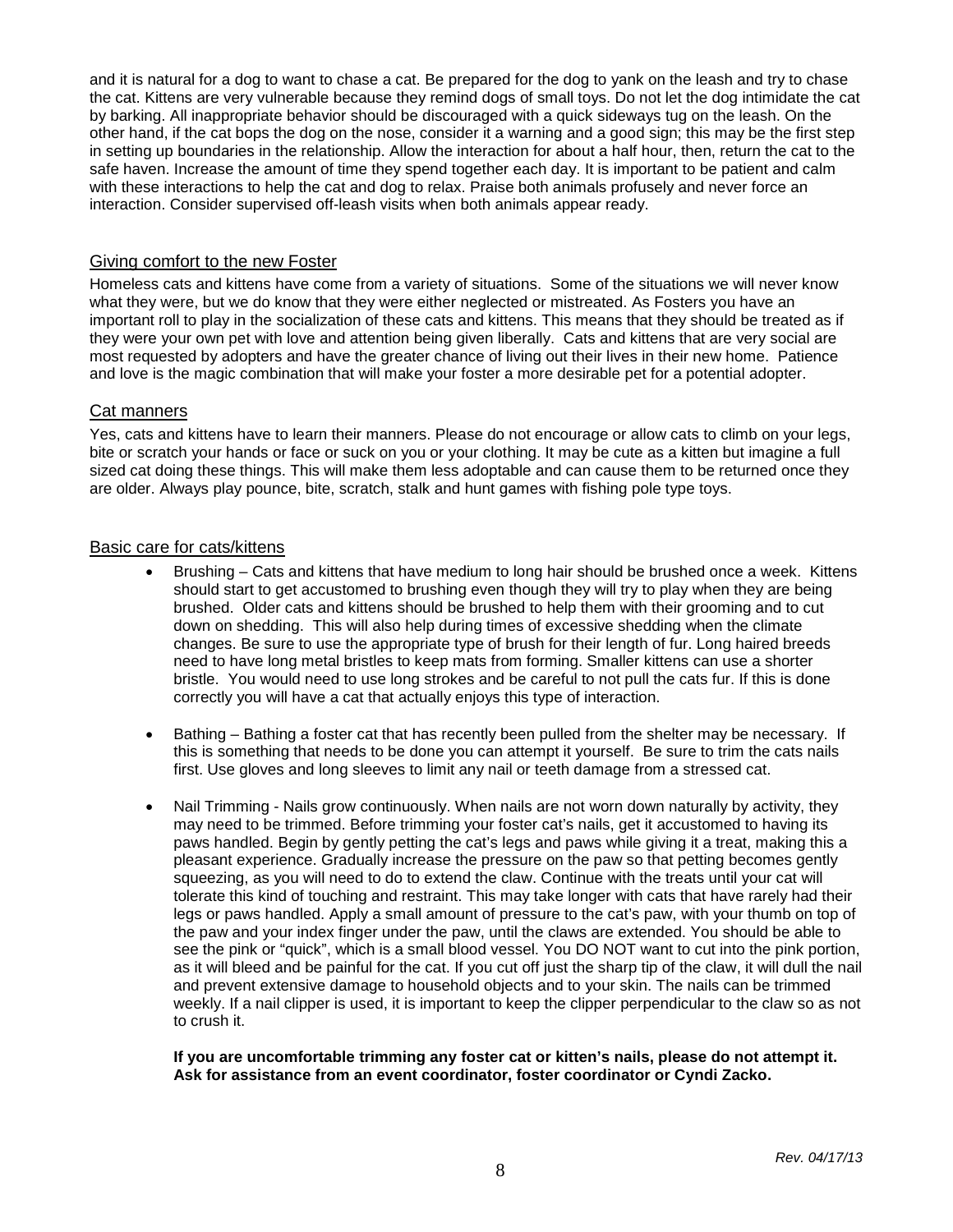# **KITTEN DEVELOPMENT AND WHAT YOU CAN DO** *(Kittens with Mother)*

We have many families rescued from the shelters that need fostering. During kitten season (March thru October) is when we have many kittens that are born and need to be taken care of until adopted. We also receive many pregnant cats into our foster care that need to be fostered during their pregnancy, during birth and after birth until the kittens are old enough to be adopted. We understand that if this the first time you have fostered pregnant cats and newborn kittens that you may have many questions as to what is normal. The following information should answer some of your basic questions. However, if your question is not addressed here, please be sure to contact Cyndi Zacko as to any kitten or cat issues that may arise.

## Neonates (Newborn)

- Neonatal kittens should be pink, firm, plump and generally healthy in appearance.
- Temperature Normal rectal temperature for newborns is  $96 97$  °F.
- Eyes and Ears Closed, but can still hear (poorly) and respond to bright light with a blink reflex.
- Muscles –Healthy kittens will curl their bodies and limbs inward.

#### $1 - 2$  Weeks

- Temperature Normal rectal temperature has gradually increased to 100°F.
- Eyes and ears Open at approximately 11-15 days.
- Muscles –Kittens can use their front legs to stand and walk shakily.

*What you can do* –You can engage in gentle handling and cuddling at this point. These sessions should be very short (1-2 minutes) and great care should be taken in the handling process.

- Rub the hair coat gently with your hands, and gently finger the webbing in between the toes. Rub ears and muzzle.
- Invert the kitten so it is facing the ceiling and gently rock back and forth, up and down.

## $2 - 3$  Weeks

- Vision Poor even after the eyes open, but continue to develop until 3 to 4 weeks of age. If the eyes fail to open and the lids look sticky, the lids should be very gently wiped with dampened cotton and a little petroleum jelly smeared on them to ease their opening. *The eyelids should never be pulled apart*. If the eyelids still haven't opened by 14 days, contact Cyndi Zacko.
- Muscles The rear legs can now support the body. Kittens are crawling.
- Temperature Able to maintain their own body temperature within the normal range (100.5 102.5 $\degree$ F).
- Teeth Deciduous incisors erupt, followed by deciduous canines.

*What you can do* – Be careful not to startle the kitten with sudden movements or loud sounds.

- The living area should have 2 areas, one for sleeping and the other for a litter box (away from the sleeping and feeding area).
- Provide 5 minutes of handling exercises; the purpose is to stimulate the kitten, not to alarm it.
- Gently roll the kitten over on its back for 5-10 seconds, and then draw it close to you, stroking and cuddling it.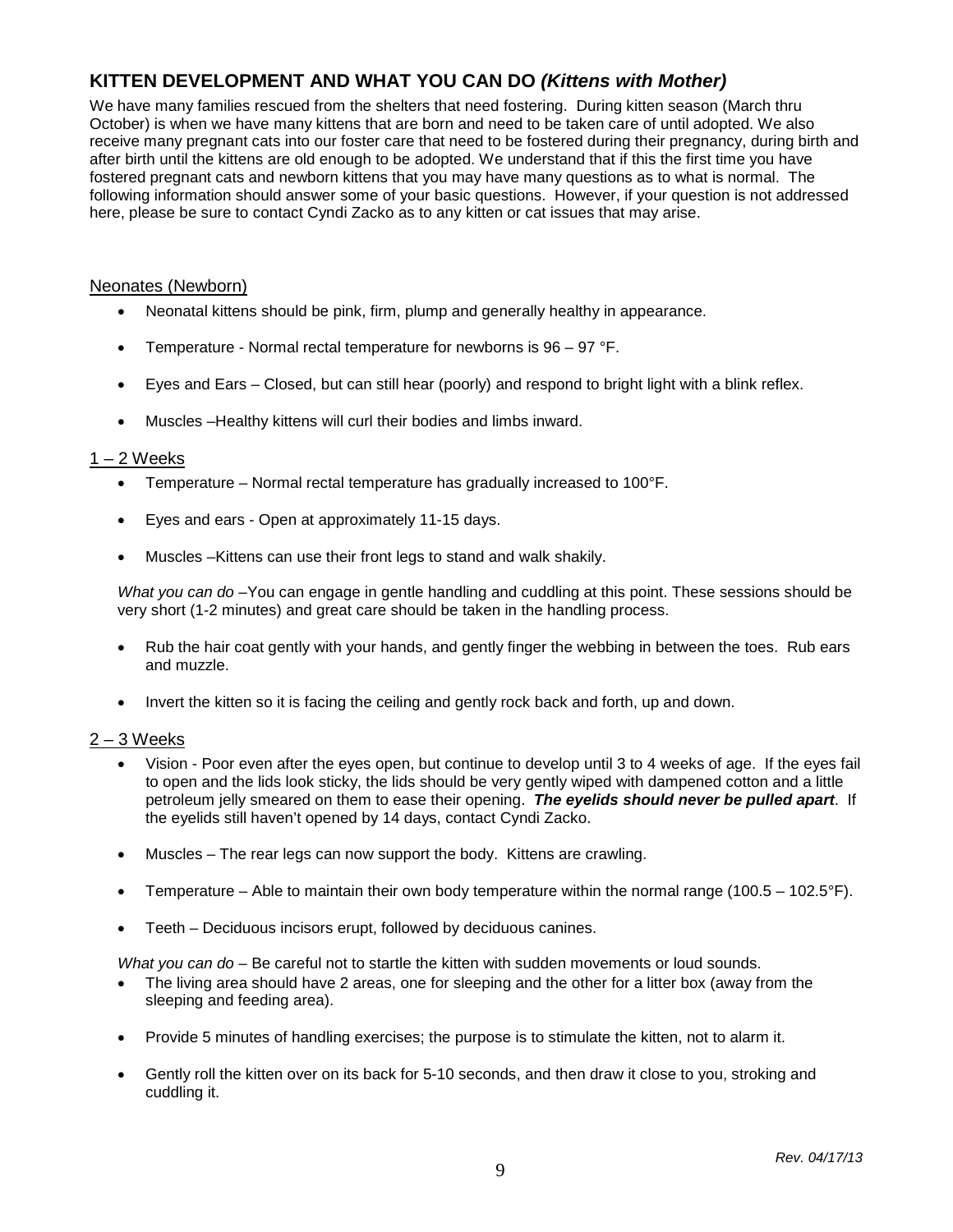• Grooming – Softly and gently brush the kitten's coat a few strokes, touch the ears and mouth and clip nails (see nail clipping section or call a Carson Cats member if you are not sure how to do this.

# $3 - 4$  Weeks

- Muscles –By 21 days, kittens can walk with a fairly steady gait. Kittens can sit and have reasonable control of toes.
- Eyes and Ears Vision and hearing normal. Blink response disappears, due to the development of accurate pupil control. The infant is now able to use visual clues to locate and approach the mother. Ears should be completely open by 17 days.
- Teeth Deciduous incisors and canine teeth erupt.

*What you can do* – Do not permanently remove the kitten from its mother or littermates at this time. It is critical to the kitten's development that it continues with this social interaction.

- It is important to provide a stable home environment to balance the excess stimulation a kitten is experiencing. This would not be a good time to move the whelping box.
- The kittens will start to investigate their immediate environment. Safe, simple toys can be added for them to discover at this time.
- The kittens can be introduced to people at this time, but this interaction should be carefully controlled. The interaction should be limited to 5 minutes of time spent in gentle massage and cuddling.
- The main caregiver should continue grooming and handling exercises: holding, cuddling, and stroking the kitten's body, including ears, tails, and muzzle.
- A great amount of time and effort is required to properly socialize kittens between the ages of 4 to 12 weeks. Daily socialization sessions are important in shaping the kitten's future personality and emotional growth. Combine simple play with restraint exercises. This familiarizes a kitten to having its paws touched (front and back), mouth opened and ears touched. Combining this with regular grooming sessions and body massages help prevents skin sensitivity or aversion to touch. Acquaint kittens to different sights, sounds and textures.

## 4 – 5 Weeks

- Teeth Deciduous premolars erupt.
- Muscular Kittens are walking normally. They are climbing. Social play is prevalent.
- Eyes and ears Guided paw placing and obstacle avoidance develop between 3 to 5 weeks. Vision is markedly improved.

*What you can do* – Continue handling and socialization procedures.

## 5 – 8 Weeks

- Teeth Entire set of deciduous teeth by 5 weeks.
- Temperature Normal range is 100.5° to 102.5°F.
- Play Play with objects and locomotor play rise markedly around 7 to 8 weeks of age.

*What you can do* – The kitten is totally dependent on the environment you provide to stimulate and develop it.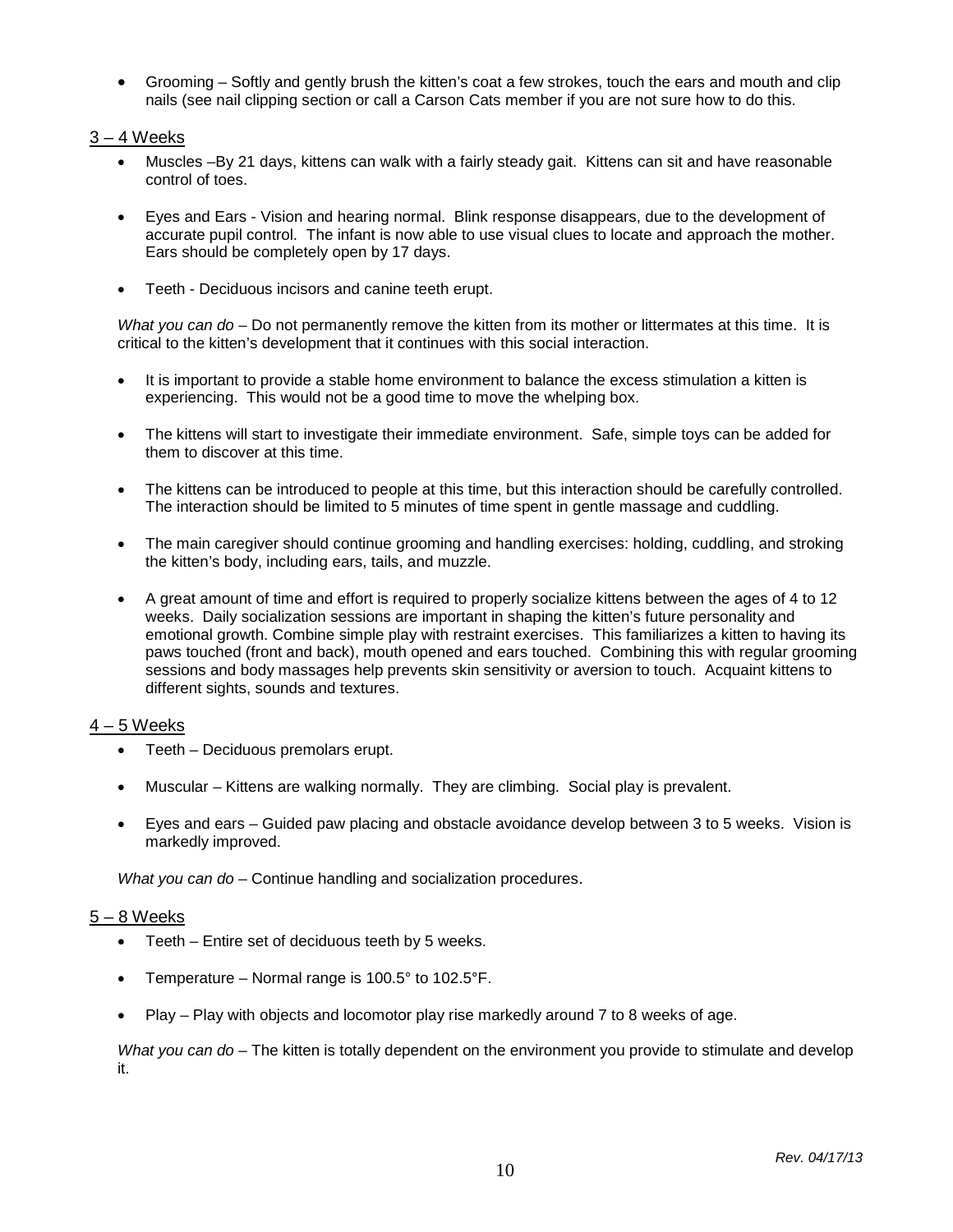- Introduce the kitten to as many different people as possible people of different shapes, sizes, colors, sexes and ages. Encourage the kitten to allow individual handling by different people: men, women, and supervised children.
- Also introduce the kitten to other animals. Supervise the visits (about 5 minutes). These visits should be calm and pleasant. A traumatic incident at this stage could have a lasting effect.
- Continue to add appropriate toys to the kitten's environment.
- Expose the kitten to mild sounds.
- Expose the kitten to different areas and surfaces, allowing it to investigate.
- The main caregiver should continue handling and grooming exercise

#### 8 weeks plus

- Teeth Change from milk teeth to adult teeth starts at about  $3\frac{1}{2}$  months.
- Sexual Maturity Female cats become sexually mature between 4 and 12 months of age. Male cats become sexually mature around 7 to 10 months.

*What you can do* –Protect the kitten from experiences that could have a lasting effect.

- Introductions to people are extremely important as the kitten develops the ability to form permanent relationships with humans at this time. Supervise the visit, but expose the kitten to as many different types of people as possible.
- The kitten's environment should develop a sense of security.
- Introduce the kitten to a carrier.
- Introduce the kitten to louder noises gradually, such as a vacuum cleaner, washing machine and/or dishwasher. Play with the kitten as you introduce the noise in the background.
- The environment should be mentally stimulating to help the kittens develop. Make noises by blowing whistles, clapping hands, jingling bells, and turning the vacuum cleaner on throughout the day.
- Encourage the kittens to explore, sniff, or lick these noisemakers. Exposing kittens to a variety of unusual sounds helps them become accustomed to these noises. It will also minimize fearful, nervous reactions to noises later in life.
- Only praise a kitten for positive reactions. Do not punish a kitten by forcing it to approach a scary situation and do not comfort it if it shows fear.

#### Adolescent – 13-16 weeks

• General behavior – the kitten is fully developed, needing only experience. The kitten's mind can still be influenced. The kitten's flight instinct is developing and this may cause it to run from real or imagined threats.

*What you can do* – Be consistent with rules, continue grooming and socialization.

#### Mom cats (also see page 15)

- We like to keep the kittens with their moms as long as possible  $-$  at least  $6$  8weeks.
- Keep an eye on the mom cat's nipples to make sure they are not getting hard. Mastitis symptoms include nipples showing any signs of redness,heat, swelling lesions, or sores. Contact Cyndi Zacko if you notice any of these signs and apply warm compresses to the nipples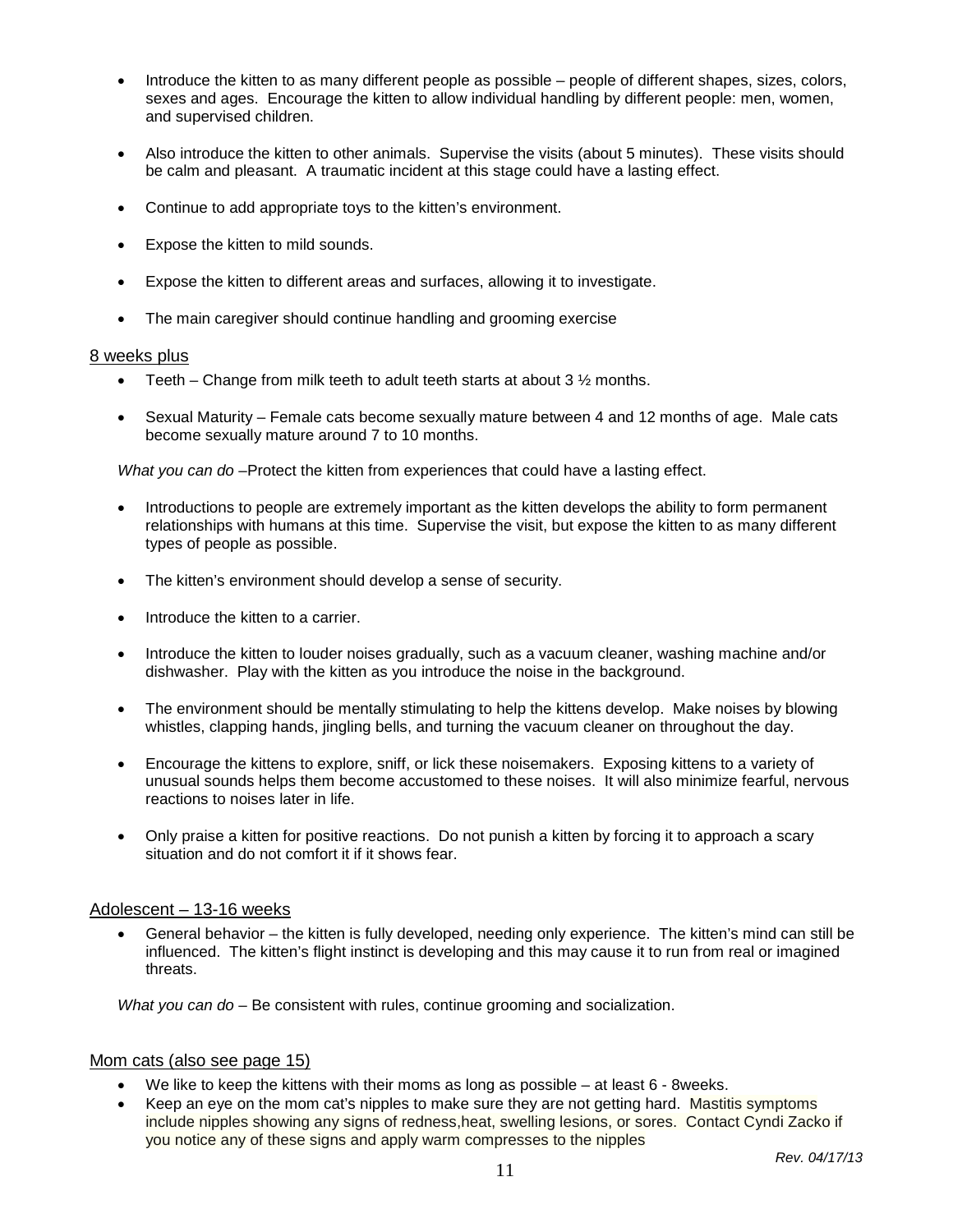- Mom cats should be spayed 1-2 weeks after they have stopped nursing to give time for their milk to go dry up.
- Feed Moms at least 2-3 big cans of high nutritional wet food (kitten or A/D) while they are nursing and leave dry food all the time.

# **ORPHANDED AND BOTTLE-FED KITTENS**

When very young kittens are orphaned ("bottle babies"), foster volunteers are needed to bottle-feed them and provide them with round-the-clock care. Foster volunteers must feed, stimulate young kittens to eliminate, take care of their grooming requirements, and closely monitor their progress. The results are rewarding as you watch bottle babies grow into healthy and active kittens. The length of foster care for bottle babies can be up to 2 months. Kittens are placed into foster care with their litter or individually if only one kitten is brought to the shelter.

## Supplies needed for bottle babies

- Animal nursing bottle with nipple, or syringe with or without nipple
- Tissues, toilet paper, baby wipes, cotton balls (unscented only)
- Stuffed toys for kittens to cuddle Heating pad
- Refer to "Suggested Fostering Supplies" section, page 9
- Facilities needed Infant kittens are easily kept in small carriers, baskets, playpens or boxes. As they grow, they will require an easy to clean area separated from your own companion animals, but not isolated from normal activities.

#### Recommended diet and feeding schedule

*NEVER FEED COW'S MILK TO A KITTEN!* Cow's milk is not easily digested by kittens and may cause serious digestive problems.

- Fosters will provide kitten milk replacement formula.
- Nursing queens will need high quality kitten growth food.
- Do not feed a kitten until it is thoroughly warmed, should it become cold. It cannot digest any food until its body reaches normal temperature.
- Use a fork or wire whisk to mix the milk powder in small amounts. Formula may be mixed in a blender using short pulses, but should be allowed to sit for a few minutes to allow the air bubbles to settle out. Keep formula refrigerated after mixing.
- Always warm the formula before feeding. It should feel warmer than your body temperature (100○ 102○F) on your wrist. Heat only enough formula for each feeding and throw away any uneaten warmed formula after each feeding.
- Do not reuse warmed formula. Bacteria can develop after the formula has been warmed and can cause gastrointestinal problems for the kitten.
- Keep both mixed formula and the formula powders in the refrigerator. Dry formula powder may be kept in the freezer for up to one year.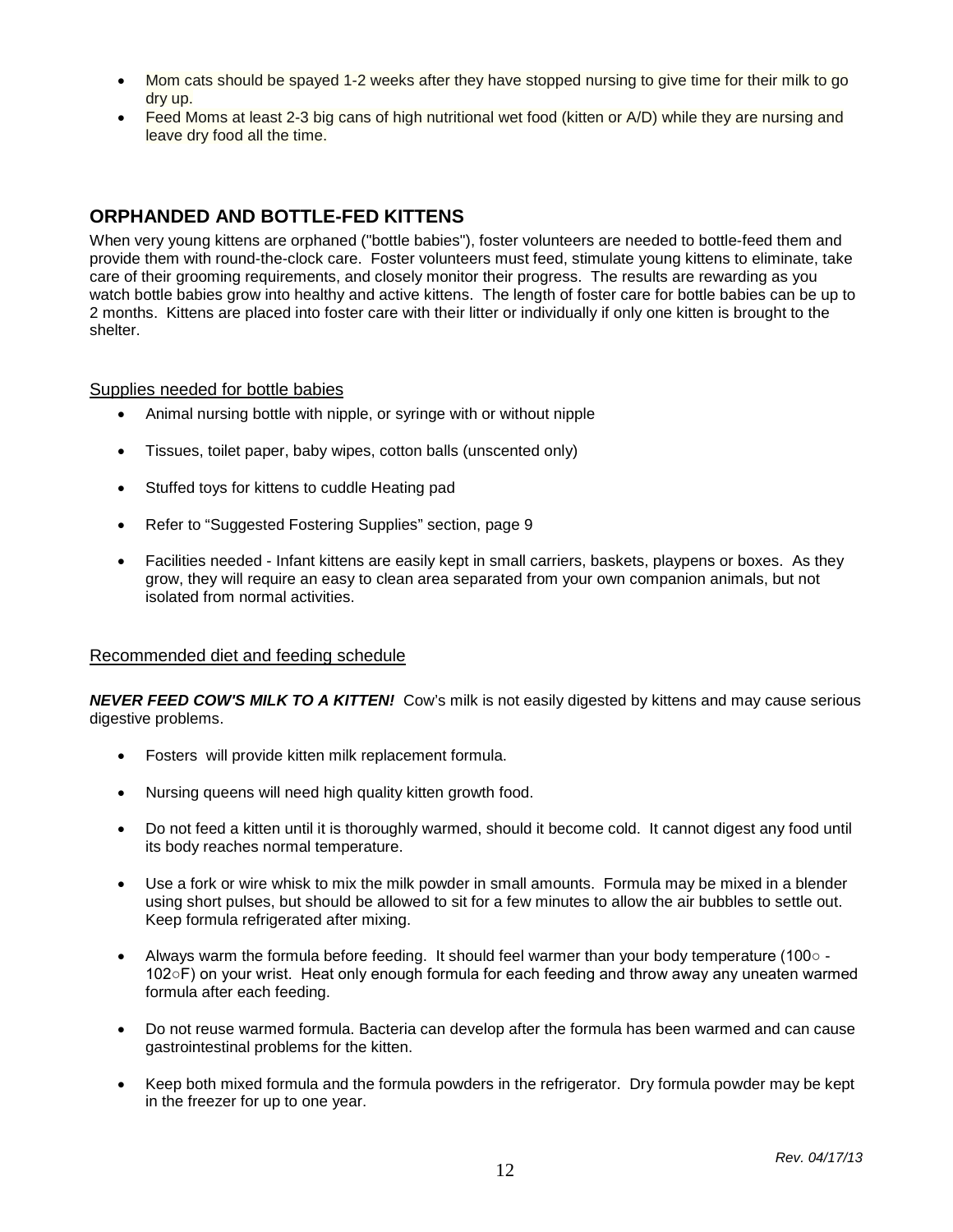- Overfeeding will cause bloat and distress, because the formula is not readily absorbed. Whatever the planned volume is for a feeding, stop when the stomach begins to show fullness. *Do not overfeed.*
- Feces (stool) The stools, (feces), should be tan to brown, firm and well formed.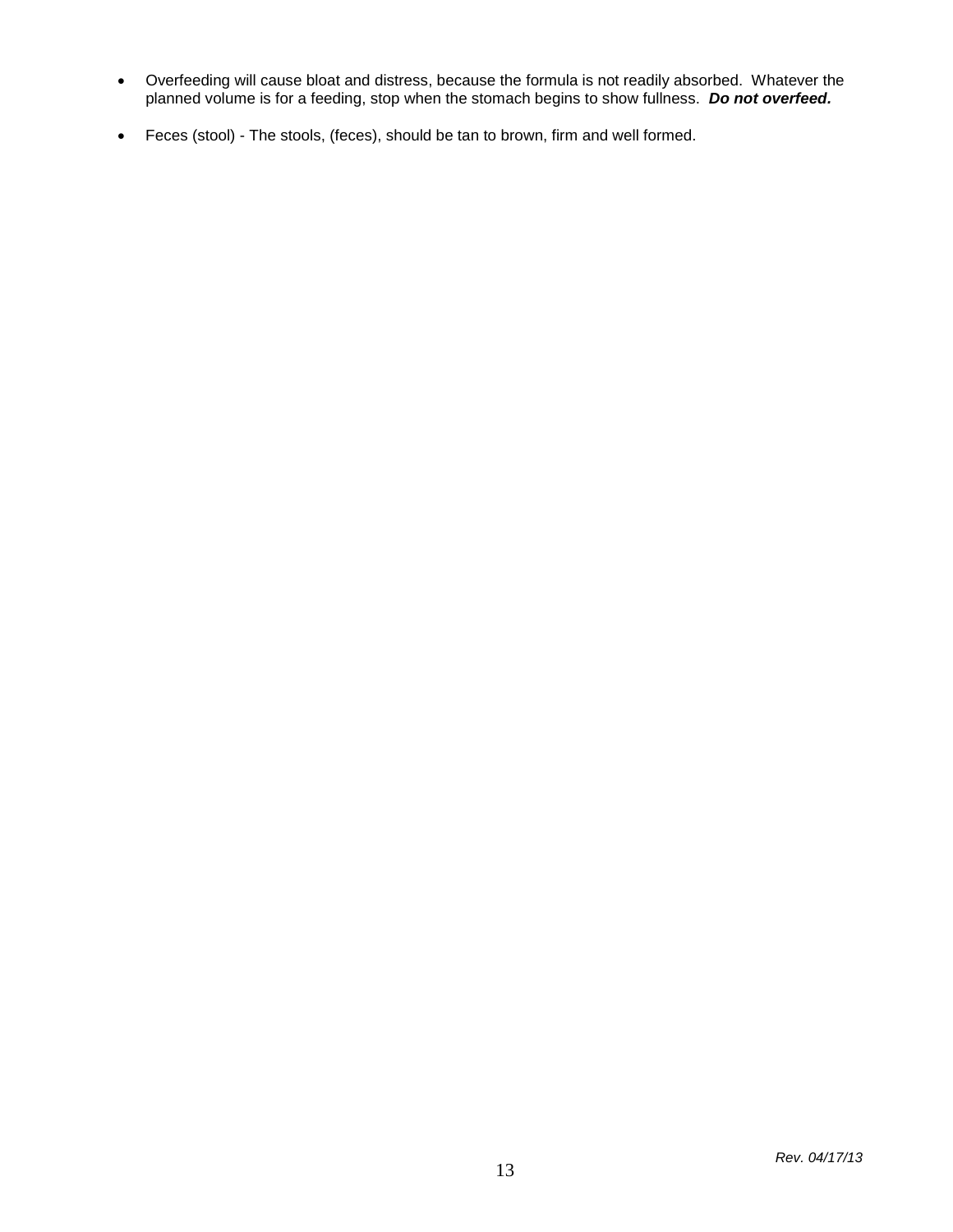| Age       | <b>Time Table</b>                                  | Feedings per day |
|-----------|----------------------------------------------------|------------------|
| 0-2 weeks | Every 3 hours, 24 hours a day                      | $6 - 8$          |
| 2-3 weeks | Every 4 hours, 24 hours a day                      | $6 - 8$          |
| 3-4 weeks | Every 4-5 hours                                    | $5 - 6$          |
| 4-5 weeks | Every 5-6 hours                                    | $3 - 4$          |
| 5-6 weeks | Every 6 hours, from morning until 10 or 11 p.m.    | $3 - 4$          |
| 6-8 weeks | Every 8 hours (plus free feed kitten food all day) | $2 - 3$          |

# **General Guideline for Formula Feeding, Based on Age**

#### *All determinations of feeding frequencies are based on the kitten's weight.*

#### Tips on bottle feeding

- Use a small towel to hold the kitten. This will reduce stress on the kitten from cold hands and tight fingers, and will give the kitten something to hang onto. The kitten's forelegs should be unconfined to allow it to "knead" as it would on the mother's abdomen during feeding. The "kneading" is essential as it helps to develop the kitten's muscles and initiates peristaltic action of the intestines, which aids in digestion and elimination.
- Use a small syringe (3 cc or less) for feeding newborns. Graduate to a larger syringe when the kitten is taking 3 or more cc's at a feeding. Do not use much larger syringes as this causes the formula to be drawn into the kittens mouth too quickly and can lead to aspiration.
- An animal nursing bottle and nipple may be used for larger kittens. If using a bottle, gently burp the kitten by placing it in on its stomach in the palm of one hand and patting it on the back a few times with the other hand. This will allow any air ingested to be expelled, however, you won't hear the kitten "burp". Be sure to check the size of the hole in the nipple, as this seems to be the number one cause for aspiration and bloating. You should be able to turn the bottle upside down with little to nothing coming out. The milk should only come out if you shake the bottle.
- Do not put more than the amount for one kitten's feeding in the bottle at one time. This will help you keep track of how much each kitten consumes per feeding and will keep the kitten from overeating.
- Feed the kitten in an upright position, body perpendicular and chin parallel to the floor. Support the lower body with the palm of your hand and hold the head steady with your thumb and forefinger. Check the tummy for fullness after feeding 2/3 to 3/4 of the formula to avoid overfeeding.
- Once the kitten opens its eyes, it may prefer to be fed in a prone position belly on a flat surface, holding the syringe with its forepaws. Wrap the kitten in a towel or soft cloth when feeding to make it feel more secure and easier to hold. A syringe with a sticky plunger should be thrown away - it can cause the formula to be expressed in sudden spurts, which can lead to aspiration. Throw away stretched nipples before the kitten aspirates from a hole in the tip that is too large.
- Aspiration of Fluids Aspiration (inhalation of fluids into the lungs) of formula can be fairly common. If aspiration occurs, the kitten can be turned upside down and gently shaken once to help the fluid drain out. If this happens with very young kittens, a small bulb syringe or eyedropper can be used to suck the fluids out of the nostrils.
- Do not feed any more to the kitten until it has completely cleared the fluid from its lungs, usually by sneezing. Aspiration can be a dangerous situation, and can lead to possible pneumonia and death. *If crackling or popping is heard as the kitten breathes, contact Cyndi Zacko immediately.*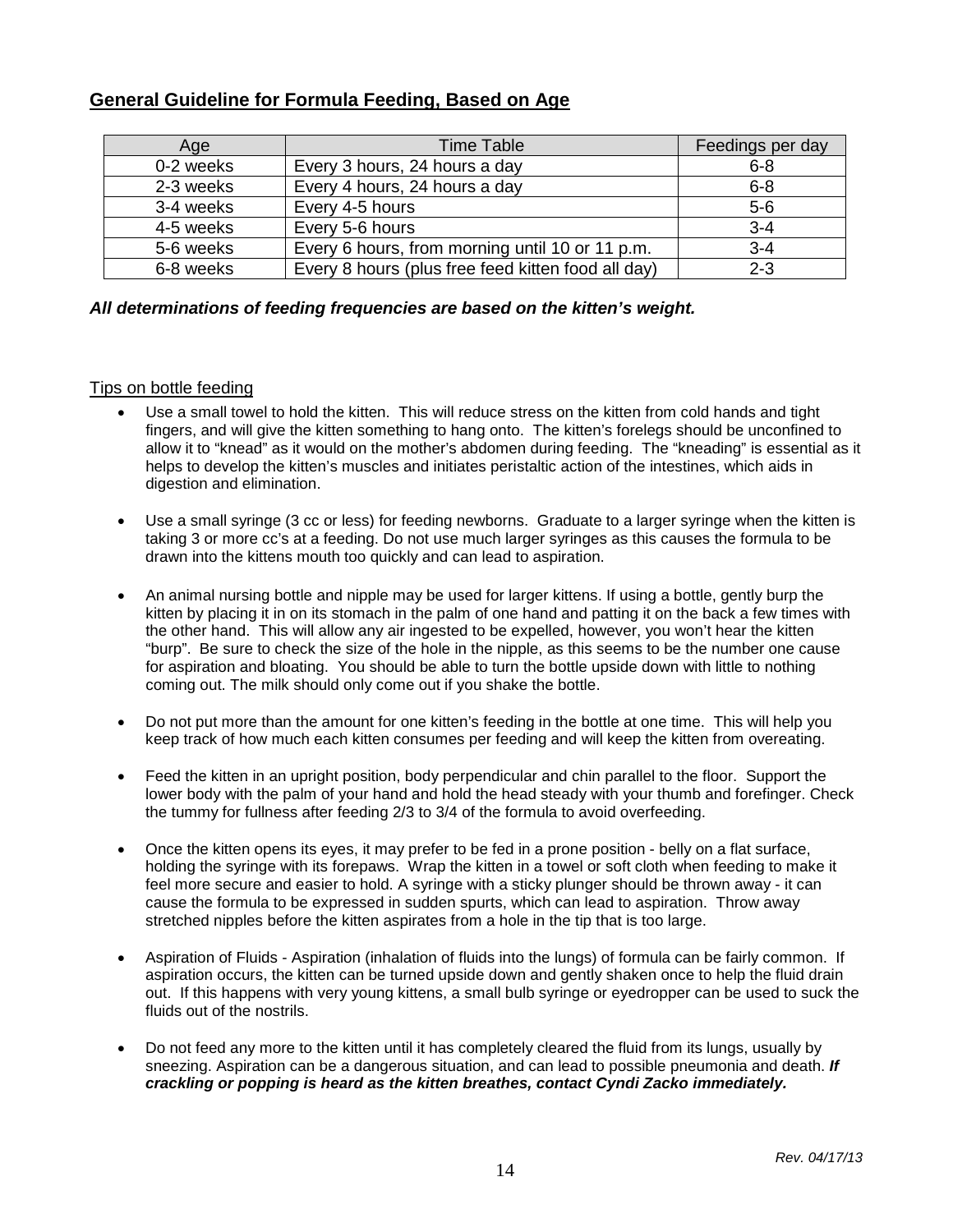- Measure the amount of formula needed for all the kittens for one feeding and warm it in a glass container with a pour spout, (like a measuring cup), to a temperature of about 100° to 104°F. Then pour the proper feeding amount for each kitten into a bottle as you prepare to feed it.
- Another method is to fill the desired number of syringes, place a nipple on each, and place the filled syringes in warm water.
- Check the temperature of the formula on the inside of your wrist before feeding each kitten. It should feel warm, not hot.

#### Maintaining Body Temperature

It is a good idea to keep a small thermometer on hand, and place it in the container with the kittens to monitor temperature. The temperature should be maintained between 80°F and 90°F at the level of the kittens. It is important that the container be placed  $\frac{1}{2}$  on and  $\frac{1}{2}$  off the heating pad for kittens less than 3 weeks. By doing this, the kittens can crawl to a cooler spot if they become too warm. Kittens should be able to maintain their body temperature without an additional heat source by 3 weeks of age, but will still need something to cuddle with, like a blanket or stuffed toy.

#### Common Signs of Kitten Illness

Illnesses during these periods are primarily caused by infections, (bacterial, viral, protozoan and parasitic), or malnutrition during weaning. Illnesses are usually acquired in-utero, during the birth process (seen in neonates and 0 to 2 weeks of age), or in post weaning period.

Some signs of illness in neonatal kittens are:

- Frequent crying
- **Restlessness**
- Weakness
- Hypothermia (lower body temperature)
- Diarrhea
- Dehydration
- Altered respiration (labored, shallow or "crackling")
- Cyanosis (white to bluish color of mucous membranes)

#### Fading Kitten Syndrome

A "fading" kitten is one that appears healthy at birth, but fails to survive beyond 12 weeks of age. Death generally occurs because of one of the following: congenital defects, low birth weight, nutritional diseases resulting from inadequate diet fed to the mother, infectious diseases, lack of antibodies from mother, or miscellaneous causes (such as severe intestinal parasites). Kitten death due to "fading" is not uncommon. Usually the circumstances are unavoidable. *If this should happen it's important to remember that it is not your fault! Also remember that you gave the kitten every opportunity to survive.*

#### *IMPORTANT: If an animal in your care should pass away, please call Cyndi Zacko immediately!*

# Management of Neonatal Illness

Immediate care is required. Refer to the "Emergency Numbers" section on Page 2. Ill kittens need external warming with hot water bottles or a heating pad. Gradually warm the kitten and turn it every hour. If using a hot water bottle to warm the kitten, check the bottle frequently to insure it hasn't lost its heat and is unintentionally cooling the kitten. Once the kitten's normal body temperature has been reached:

• Encourage food intake – diluted formula or meat baby food.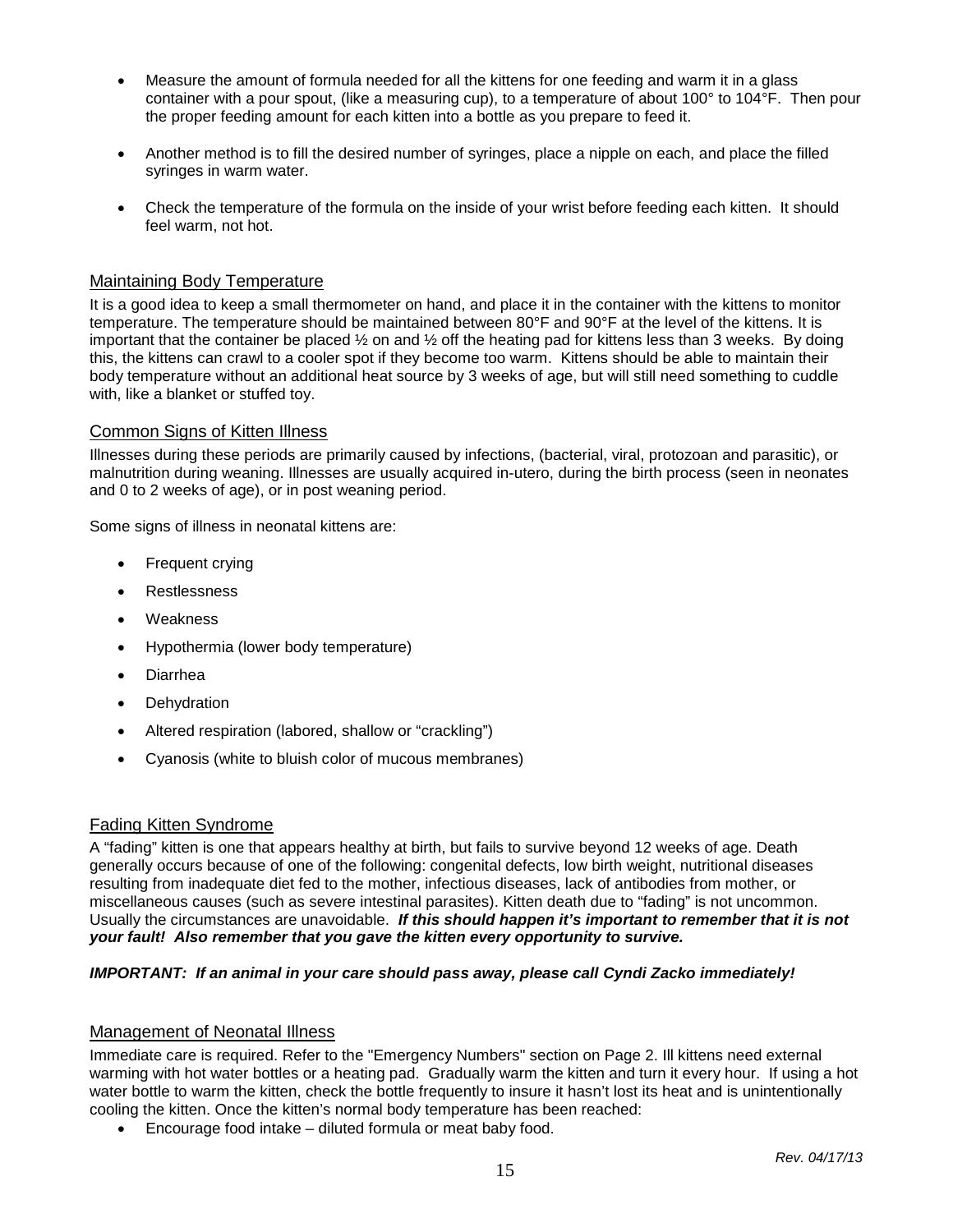- Encourage water intake diluted formula, if the kitten is still on the bottle.
- Weigh the kitten daily, if possible, to assess weight gain or loss.
- Observe the degree of moisture of mucous membranes, skin elasticity and clearness of urine in assessing hydration levels.
- It is highly recommended to regularly record weight, feeding schedule and amount of food eaten at each feeding, what the urine and feces look like and any other important information. Then you can refer to these records to ensure they are growing at a normal rate, as well as if the kitten(s) becomes ill.
- Healthy kittens have moist gums, elastic skin, and clear, colorless urine when normally hydrated. Dry gums, loss of skin elasticity or any yellow color or odor to urine indicates dehydration.

#### Weaning and Feeding Kittens

Generally, it is best to start weaning kittens at 3 to 5 weeks of age. Weaning should be a gradual process. If you are lucky enough to have the queen with her kittens, she will take care of the weaning process herself. You will want to be sure you are supplying enough food for the nursing queen as well as the weaning kittens

#### How to Wean

Begin introducing 3 to 5 week old kittens to semi-solid gruel, made from 1 part canned food to 3 parts hot water or kitten milk replacement formula. Make sure to serve the food at body temperature, (98 to 100ºF). Offer this mixture 3 to 4 times daily. Remove the gruel after about 15 minutes and discard.

#### Introducing Food

Dip your finger into the gruel and let the kitten lick at it, or smear a small amount on the kitten's lips. Be careful not to get any of the gruel in the kitten's nose. You may also touch a finger into the gruel and then place the finger into the kitten's mouth. At around 5 weeks of age, the kittens should be reducing their intake of mother's milk. Once they are consistently eating the gruel, gradually decrease the amount of water used. Always provide plenty of fresh water in clean bowls. All changes in amounts and consistency of food should be made gradually to promote good digestion.

Some kittens take longer to wean than others. It is important to always watch the litter to ensure that each individual is eating healthy amounts of food. Check tummies for fullness after each meal.

## Feeding Schedule after Weaning

- 3 6 weeks Warm gruel 3 times a day. Dry food should always be available.
- 6 8 weeks Small can food 2 times a day. Warm it a bit in the microwave. Dry food should always be available.

#### Helping the Mother's Milk Supply Dry Up

Many mother cats will dry up as they wean their kittens. It will vary with each individual cat.

#### Mastitis and the Mother Cat

Mastitis is an inflammation of one or more of the mother cat's mammary glands. Mastitis usually occurs within 6 weeks after giving birth or after weaning, if it is going to occur at all. Symptoms of mastitis include fever, listlessness, loss of appetite and neglect of the kittens. Affected mammary glands are usually swollen, hot and painful to the touch. You can feel firm nodules within the tissue of the teat. The cause is often from a bacterial infection in the mammary gland and may require antibiotic treatment (contact Cyndi Zacko). If the cat will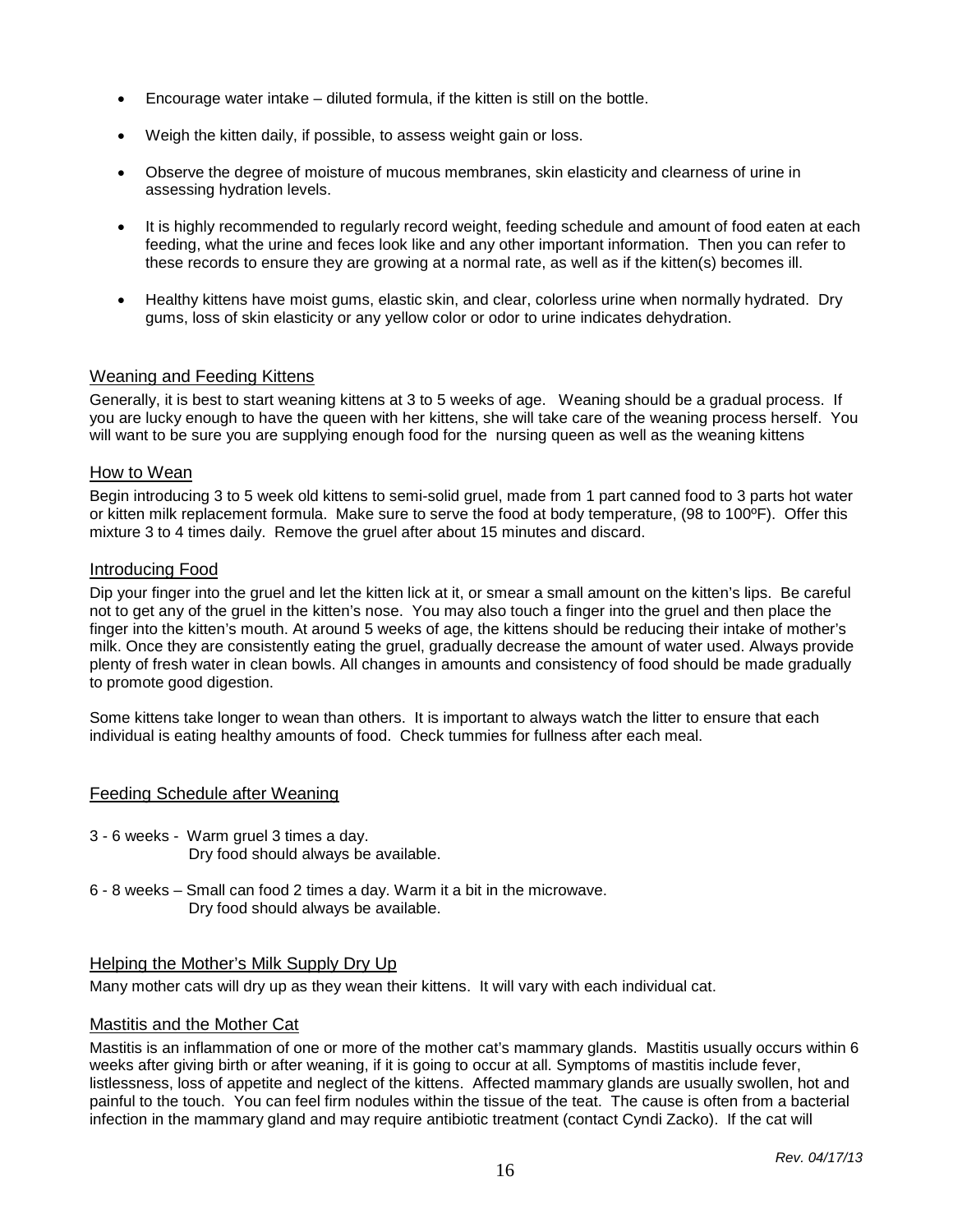tolerate it, hot packing the affected glands will encourage drainage. The use of Bag Balm® will also promote healing.

## Litter Training Cats and Kittens

When a kitten is about 4 weeks old, it will begin to play in, explore and dig in loose, soft materials, such as dirt or litter. Soon, this investigative digging results in the kitten's eliminating in these materials. Kittens DO NOT have to be taught by either their mother or their human guardians to relieve themselves in soft, loose materials or to dig and bury their waste. This behavior is called "innate" or "instinctive" because the kitten is born knowing how to do it. However, where a cat eliminates can be affected by its experiences. Litter boxes that do not provide an acceptable place to eliminate from the cat's point of view, may cause a cat to relieve itself elsewhere. It is important to provide a litter box that meets the kitten or cat's needs so that it will like the box and use it consistently.

All that is really necessary to litter train a kitten or cat is to provide an acceptable and accessible litter box that follows the criteria listed in this section. What is acceptable and accessible must be determined from the cat's point of view, not the guardian's. It is not necessary, or even recommended, to take a cat to the box and move its paws back and forth in the litter. This may actually be an unpleasant experience for the cat and may initiate negative associations with the litter box.

#### • Litter Box Location

Most people want to place the litter box in an out of the way place in order to minimize odor and loose particles of cat litter tracked around the house. Often, the litter box may end up in the basement, possibly next to an appliance, on an unfinished, cold cement floor*. This type of location is often undesirable to the cat.* A small, young kitten may not be able to get down a long flight of stairs in time to relieve itself, especially if it started out on the top floor of the house! An adult cat that is new to a home may not remember where the litter box is if it is located in an area that the cat seldom frequents. A cat may become startled while using the litter box if a furnace, or washer or dryer suddenly turns on. It may associate the litter box with the frightening noise and refuse to use it in that location. Some cats like to scratch the surface surrounding their litter box and may find a cold cement floor unappealing. You may have to compromise by placing the litter box in a location that affords the cat some privacy, but is also conveniently located. If you place the litter box in a closet, be sure the closet door is wedged open from both sides. This will keep the cat from being trapped inside or outside of the closet. If the box sits on a smooth, slick or cold surface, consider putting a small throw rug or mat underneath the litter box. The cat will have something to scratch and less litter will be tracked through the house.

## • Type of Litter

A scoopable type of litter will be provided.

#### Depth of Litter

It is not true that the more litter put into a litter box, the less often you will have to clean it. Regular cleaning is essential, regardless of the depth of the litter. Cats do not choose areas for elimination where they "sink into" several inches of litter or dirt. Most cats will not like litter that is more than about 2 inches deep. Some cats prefer even less than that, especially some longhaired breeds.

#### • Covered Vs. Non-Covered Litter Boxes

Many cats will not show any preference for a covered versus a non-covered litter box. However, if the cat is very large, a covered litter box may not allow sufficient room for it to turn around, scratch and dig, and position itself in the way it prefers. Uncovered boxes are easier to use when training kittens because it is easier for them to get into and out of the litter box. A covered box tends to provide more privacy and may be preferred by shy, timid cats.. A litter box cover can be made from an upside down cardboard box with the flaps and one side cut away.

#### • Cleaning the Litter Box

*Rev. 04/17/13* Litter boxes must be kept clean. Feces should be scooped out of the litter box daily. The number of cats and the number of litter boxes will determine how often the litter needs to be changed. Once a week is a general guideline, but it may need changing more or less often, depending on circumstances. If you notice any odor to the box or if much of the litter is wet or clumped, it is time to change all the litter. Do not use strong smelling chemicals or cleaning products when washing the litter box. The smell of vinegar, bleach or pine cleaners may cause the cat to avoid using the litter box. Washing with soap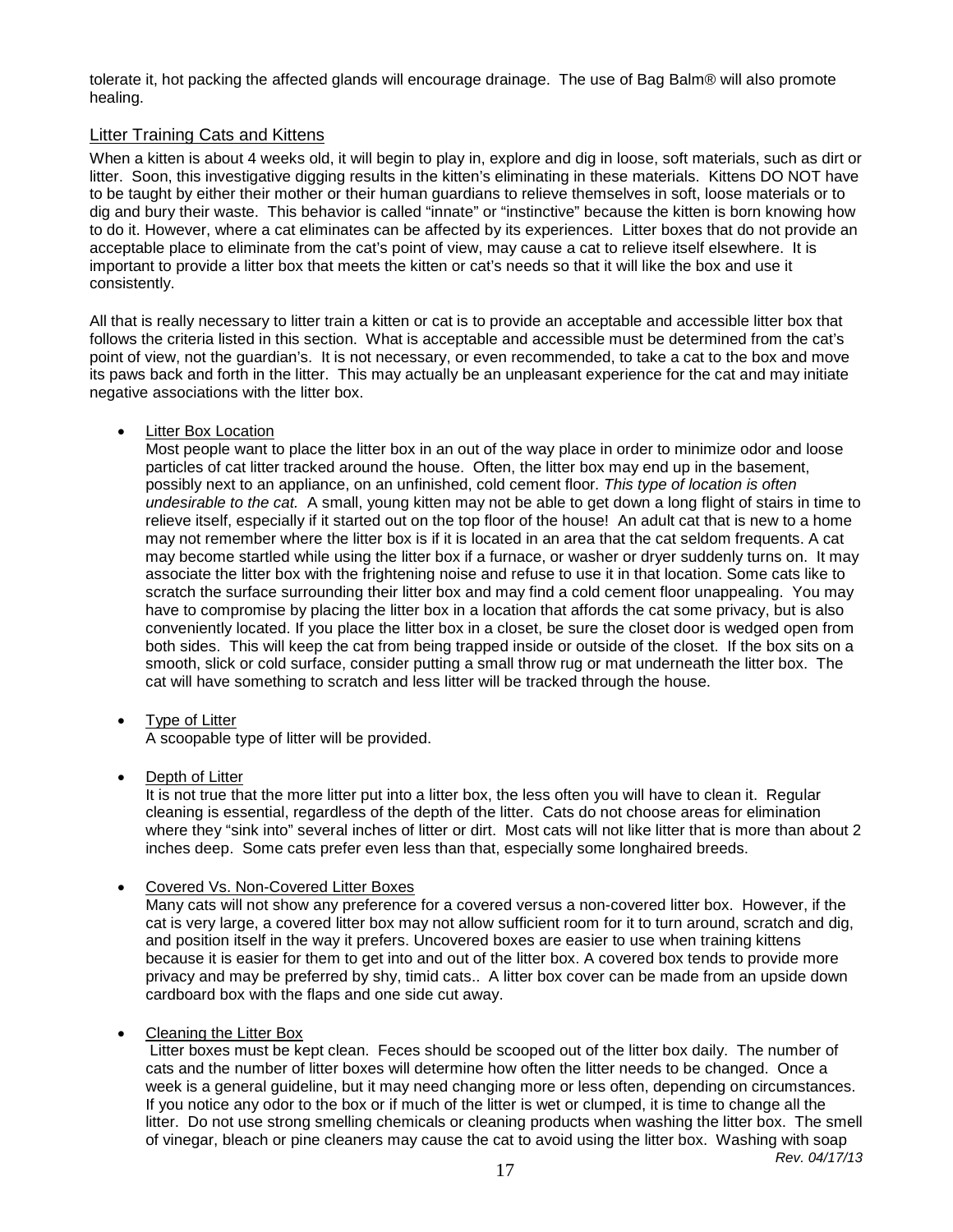and water should be sufficient. Letting the container air dry is also a good idea, but it will be necessary to have a back-up litter box while the other one is being cleaned.

# Spaying/neutering cats and kittens

Carson Cats spays and neuters all adult cats and kittens as needed. Please contact Cyndi Zacko for questions about spaying and neutering.

If you have a cat or kitten that has been spayed or neutered, they will need to recover from the procedure for about 3-5 days before being put up for adoption. Males may be ready sooner than females. They should be kept in an easy to clean area separated from your own companion animals, yet not isolated from normal activities. Examples are a bathroom, spare bedroom, heated laundry room or kitchen. Some foster volunteers use a playpen, but a makeshift lid is recommended.

Cats must weigh at least 2 pounds according to many of Carson Cats partner vets. These surgeries are done on various days at partnering vet clinics. *Please coordinate any spay/neuter visits to the vet with Cyndi Zacko.*

## Fostering Injured or Surgery Recovery Cats

MeeowzresQ receives many animals in need of medical care. The foster period for an animal recovering from surgery may vary from a few days to months, depending on the severity of the injuries and treatment involved. These cats or kittens may require daily medications or special diets, as well as visits to the veterinary clinic. Some cats or kittens need complete 'bed rest' in order to fully heal, and some may require some sort of rehabilitation exercises.

Facilities Needed: An easily accessed, easy to clean area, separated from your own companion animals. It may also need a quiet place to stay. For others, being right in the middle of things is best.

#### Fostering Ill Cats & Kittens

Shelter cats and kittens are frequently exposed to diseases that are contagious to other cats and kittens. These illnesses can affect felines of all ages and can include upper respiratory infection, mites (skin and ear), intestinal parasites, or feline panleukopenia. The immune system of the infected cat or kitten may be compromised because of any of these illnesses. While fostering ill cats or kittens, a volunteer will likely be asked to administer daily medication, provide a special diet, and ensure regular visits to the veterinary clinic.

Facilities Needed: An easy to clean area is needed. The area should be completely isolated from your own companion animals, such as a spare bathroom, bedroom, den or heated basement.

#### Needed Supplies:

- Medications and supplies will be provided by Carson Cats
- Pill applicator or syringe for liquid medication, if needed.
- Food and water as instructed.
- Carson Cats or the vet will provide special diets when necessary.
- Be aware of possible check up appointments.
- Medicate as directed by Cyndi Zacko or veterinary staff.
- Observe signs of improvement or deterioration.
- Inform Meoowzsresq immediately if problems occur.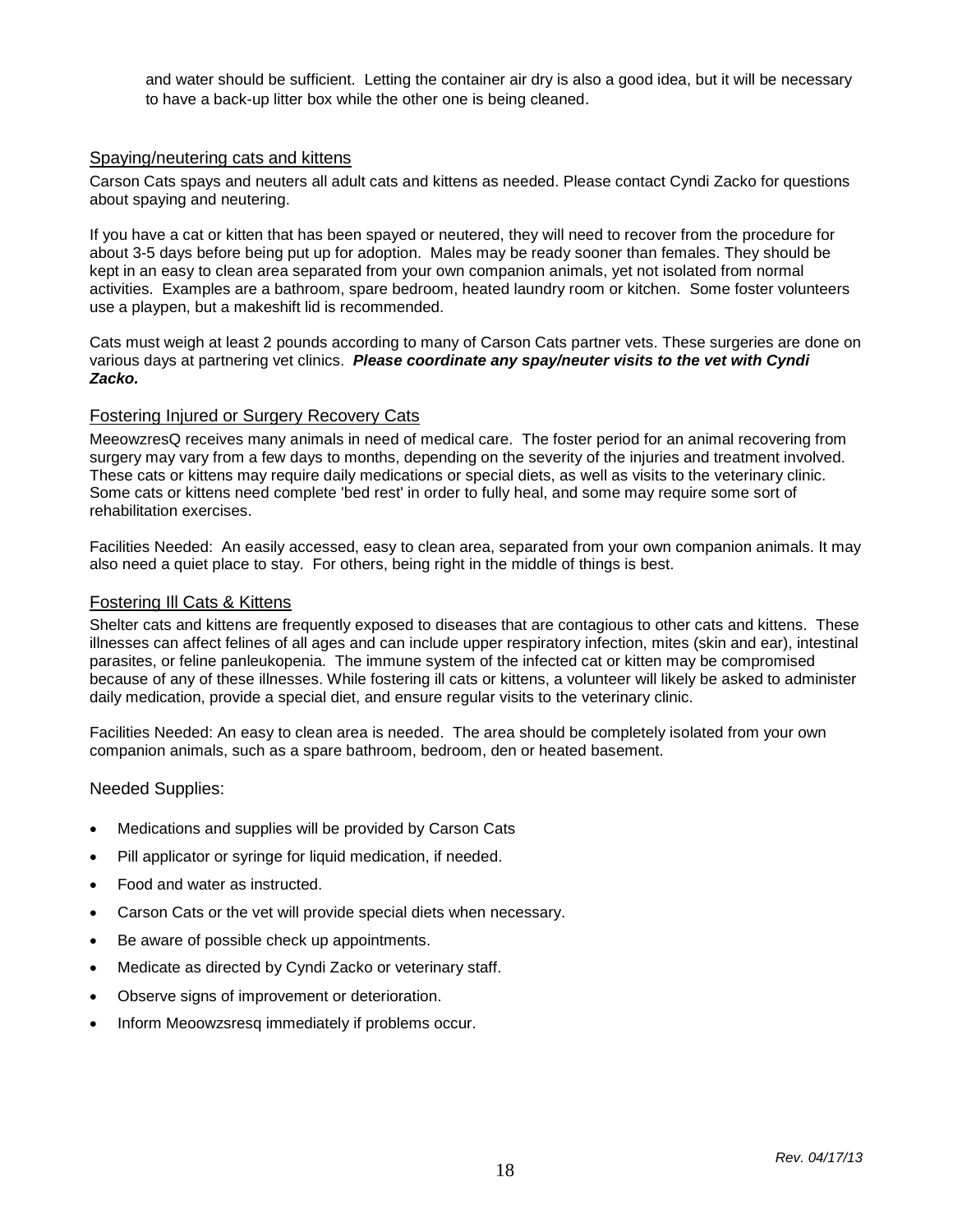# **MEDICAL INFORMATION**

# Authorizing Vet Visits

*Before taking your foster to the vet, you must contact Cyndi Zacko for advice and permission. Even if you think it's an emergency, you must contact Carson Cats first.* 

Jansens Animal Hospital 22231 S Vermont Ave Torrance, CA 90502 (310) 328-0380

#### Health Records

The health record should accompany the kitty to each vet visit and/or visit one of our foster coordinators. Please take the greatest care with health records as they contain vital information that cannot be easily duplicated. Records should be updated after each time they have had shots, flea/deworming treatments, ear mite treatments or any other routine treatment. Each one needs to be documented whether it's administered by yourself, Carson Cats or the vet. The general health record will be passed along to the adopter so their family vet can have a more complete history on the cat. When you receive a new foster make sure they have a medical record already started and given to you.

# **MEDICINE GUIDELINES**

## Vaccinations

Each foster parent will be responsible for obtaining vaccinations for their kittens on a timely basis.

The vaccinations for kittens in foster care are as follows:

- A 4-in-1 vaccine is the first vaccine injection a kitten will receive. This vaccine should be given to the kitten at about 6-8 weeks of age. This vaccine immunizes against Panleukopenia (feline distemper), Rhinotracheitis, Calicivirus, and Chlamydia (feline respiratory diseases). You can arrange with Cyndi Zacko for these vaccines for your kittens. There are several foster moms who can give the vaccine so there should be one near you.
- The second vaccine injection is also a 4-in-1 and is given 3-4 weeks after the first injection. If we still have the kittens, we will give this otherwise it is up to the adopter to make sure this booster is given.
- After the sets of vaccinations are completed, a yearly booster is all that is required to maintain immunity.
- Pregnant cats are NOT to be vaccinated. This could cause birth defects. They should receive a 4-in-1 vaccine as soon as possible after they give birth. We generally take care of this at the time of spay right after kittens are weaned.
- Sick kittens should NOT be vaccinated until they are completely well. The vaccine series may have to start over if the kitten becomes sick.

Please be sure to watch your kittens closely for an allergic reaction after they receive their vaccination. If they have any signs of an allergic reaction, call Cyndi Zacko or immediately. Kittens may be lethargic, slightly feverish, and not want to eat. This is normal but if it lasts more than 48 hours or symptoms get worse, again call Cyndi Zacko.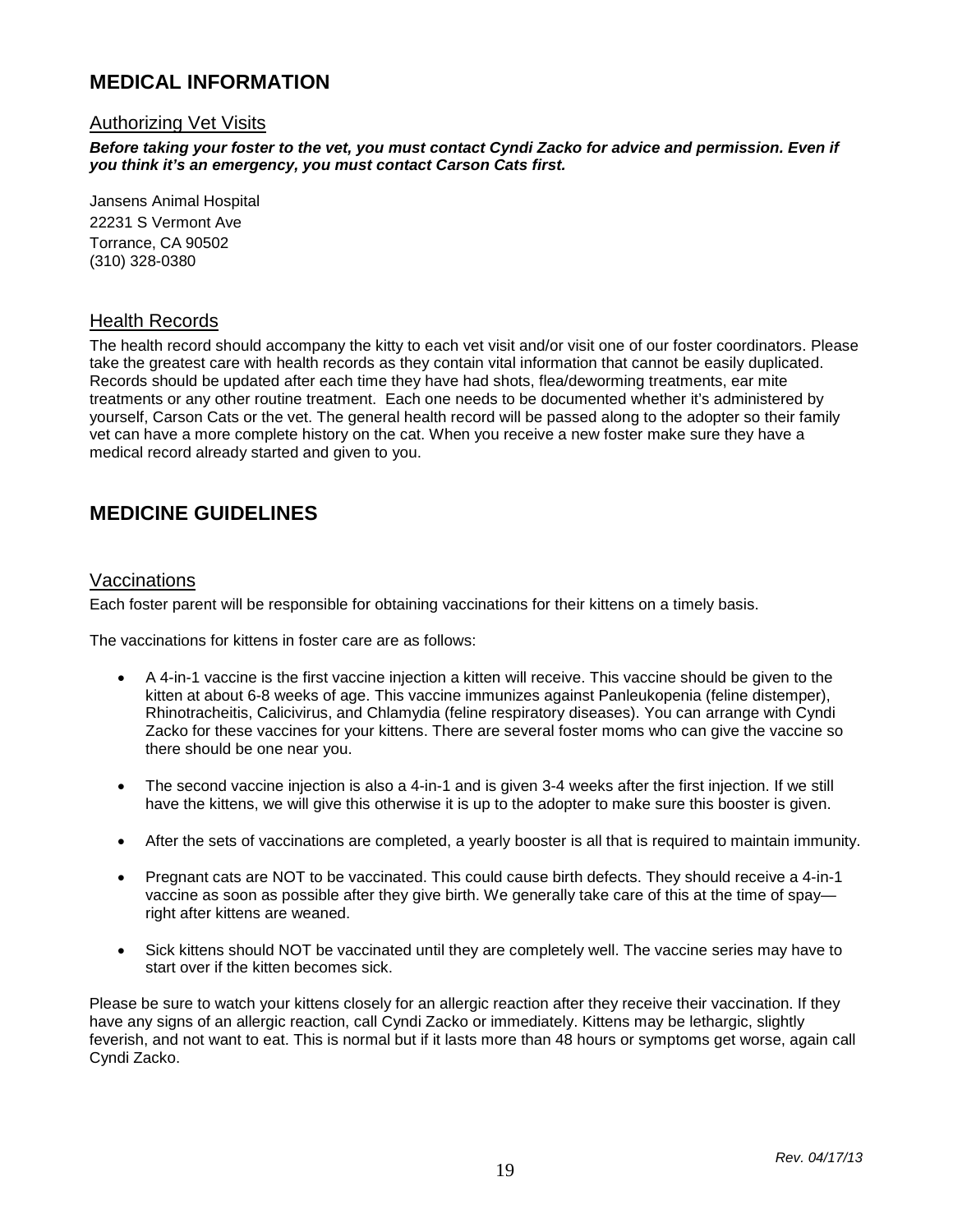# Allergic Reaction to Vaccine Symptoms include:

- Swelling of the face, head, or neck
- Vomiting
- Diarrhea
- Itching
- Eye irritation
- Wheezing, sneezing, coughing, panting, difficulty breathing
- Lameness
- Injection-site swelling
- **Extensive scratching**
- Restlessness, excitability, may appear confused
- Rapid heart beat, weak pulse, drop in blood pressure
- Shock
- **Convulsions**

# De-worming Guidelines

A kitten should receive its first de-worming medicine when it weighs at least 1.5 lbs. The second dose is given two weeks later. Although you may or may not see signs of worms, almost all stray kittens, especially if they have been infected with fleas, need to be de-wormed. Tapeworms look like a grain of rice in the stool or coming out of the anus. Roundworms look like spaghetti and are about 3-5 inches long and are often thrown up.

Other signs of worms are diarrhea, vomiting, coughing, loss of appetite, weight loss, not gaining weight, big bellies, not as active or playful. If a kitten under 1.5 lbs shows any of these signs and worms is suspected, contact Cyndi Zacko.

## Typical de-worming medication and dosage:

- Nemex treats roundworms. Record date meds were given on medical record chart Dosage: determined by kitten's weight, see chart below. Repeat in 2 weeks
- Drontal treats roundworms and tapeworms. Record date meds were given on medical record chart. Dosage: determined by kittens weight see chart below. Repeat in two weeks

Dosage chart: 2.2 lbs or less - ¼ tablet 2.3 lbs to 4 lbs -  $\frac{1}{2}$  tablet

# Defleaing Guidelines

Fleas pose a deadly threat to young orphan kittens as they can cause kittens to become anemic and weak. Since the orphan kitten is unable to defend itself and does not have a mother available to help keep it clean and flea-free, the foster parent must regularly check the kitten for the presence of these dangerous parasites. Flea infestation might be recognized by seeing the actual insect or "flea dirt" in the fur. Young kittens can die from "flea bite anemia" caused by blood loss from the flea infestation so treatment is important. To immediately rid a cat or kitten of fleas, bathe in either Dawn/Palmolive or castille soap. Dry little ones thoroughly with a towel and place on a heating pad. All cats should be treated for fleas with Advatange or Revolution. Flea treatment should be repeated monthly.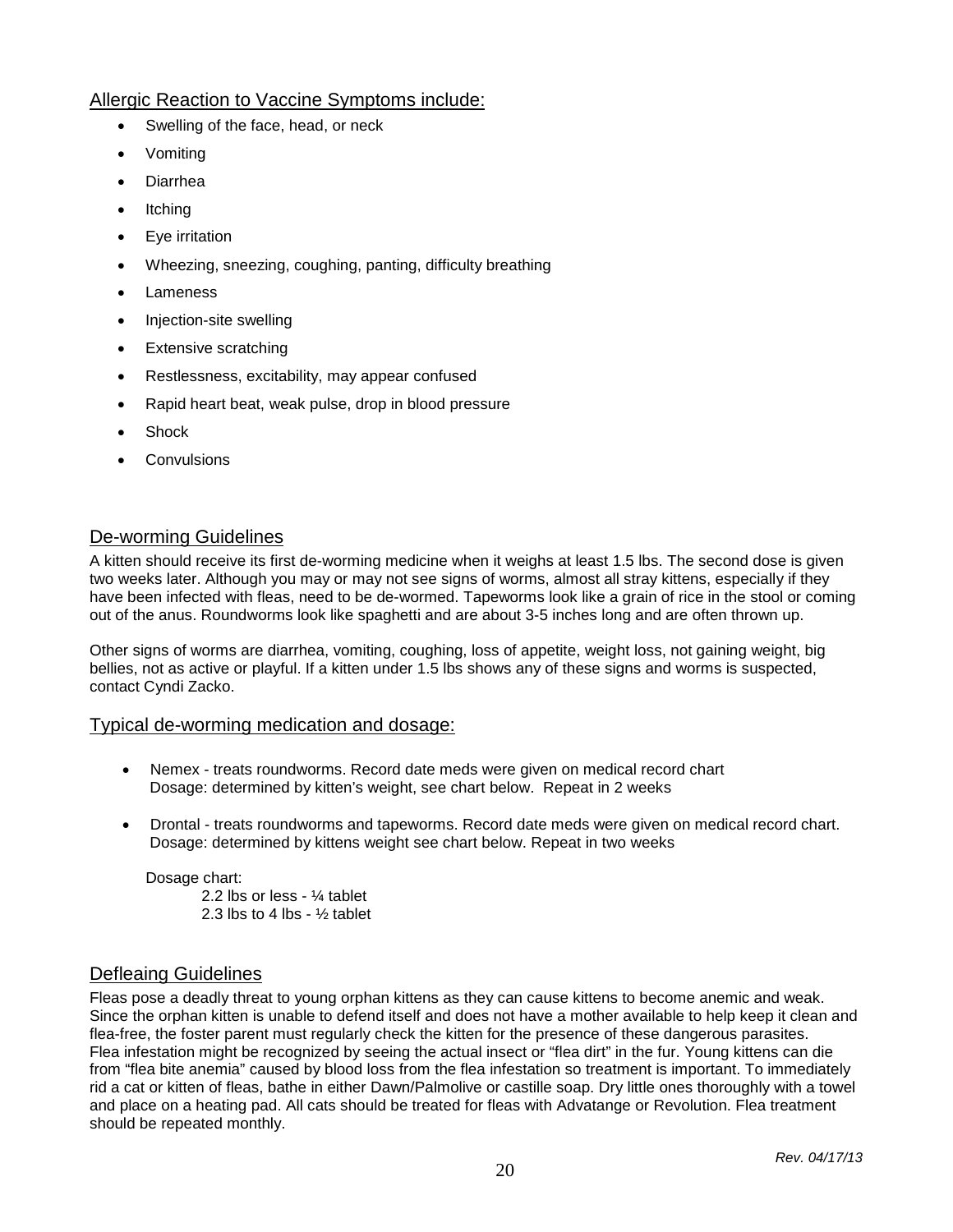Signs of flea are:

- The actual flea itself
- Black flea droppings on the fur and body
- Excessive scratching and itching
- Pale gums and lethargy from anemia (immediately contact Cyndi Zacko)
- If the kitten is really dirty, crawling with fleas and has a lot of flea dirt, you will probably need to bathe it first. Use baby shampoo only and rinse the shampoo off thoroughly. Towel dry the kittens with warm towels straight from the dryer. Flea combs work really well at removing any fleas that remain on kittens after a bath. If it is too cold for a bath or the kitten is too young (under a week of age) you can use a flea comb. Have a bowl of water ready to put the fleas in to drown them. Apply Advantage to the back of the neck and be sure to apply directly to the skin and not just to the fur. Record the date Advantage was given on the kitten's medical record chart.
- If you are fostering a mother cat and kittens, the mother cat can receive Advantage while she is pregnant and nursing.

MEDICATION: Advantage flea treatment. Apply monthly Dosage: 1 drop per pound *For very small kittens ---1 drop on the back of neck and blot with cotton ball,*

# **COMMON CAT ILLNESSES**

# Fading Kitten Syndrome

A "fading" kitten is one that appears healthy at birth, but fails to survive beyond 12 weeks of age. Once in a while, one or more kittens in a litter that were healthy and vigorous at birth will begin to "fade" after a week or two of life. They will stop growing; begin to lose weight, stop nursing and crawling. They may cry continuously and lose the ability to stay upright. Kittens fade very quickly they will not last 48 hours without veterinary care, and probably will not recover even with intensive care. There is no clear cause or reason for this condition.

Death generally occurs because of one of the following: congenital defects, low birth weight, nutritional diseases resulting from inadequate diet fed to the mother, infectious diseases, lack of antibodies from mother, or miscellaneous causes (such as severe intestinal parasites). Early veterinary treatment is imperative, but even with tube feeding, re-hydration and monitoring, many if not most fading kittens will die. Kitten death due to "fading" is not uncommon. Usually the circumstances are unavoidable. *REMEMBER THAT IT IS NOT YOUR FAULT! Also remember that you gave the kitten every opportunity to survive.* 

# Panleukopenia (Feline Distemper)

Feline Distemper is highly contagious and almost always fatal. It is a resilient virus that attacks the lining of the intestine and is transmitted only between cats. The incubation period is 2-14 days. It is most common during the warmer months and during the spring and summer when most kittens are born. Kittens and unvaccinated cats are highly susceptible. Symptoms include lethargy, lack of appetite, vomiting, drooling and diarrhea, generally followed by death within 24 hours. Diarrhea is the most common of these symptoms. The virus is present in all body fluids and can live on surfaces for up to a year.

Therefore, if a cat is diagnosed with Feline Distemper while in foster care, special precautions and household cleaning are necessary:

- Double bag and dispose of all bedding, litter, toys, and plastic food dishes.
- Disinfect steel, aluminum and ceramic surfaces (including food bowls) with 1 ounce of bleach diluted in 1 quart of water for 10 minutes. Clean carpet, upholstery, and clothing with the same solution.
- Repeat this sanitization process for 3 consecutive days.
- Household cats should be immune if they are current on vaccinations but watch for symptoms of the disease and act quickly if any are seen.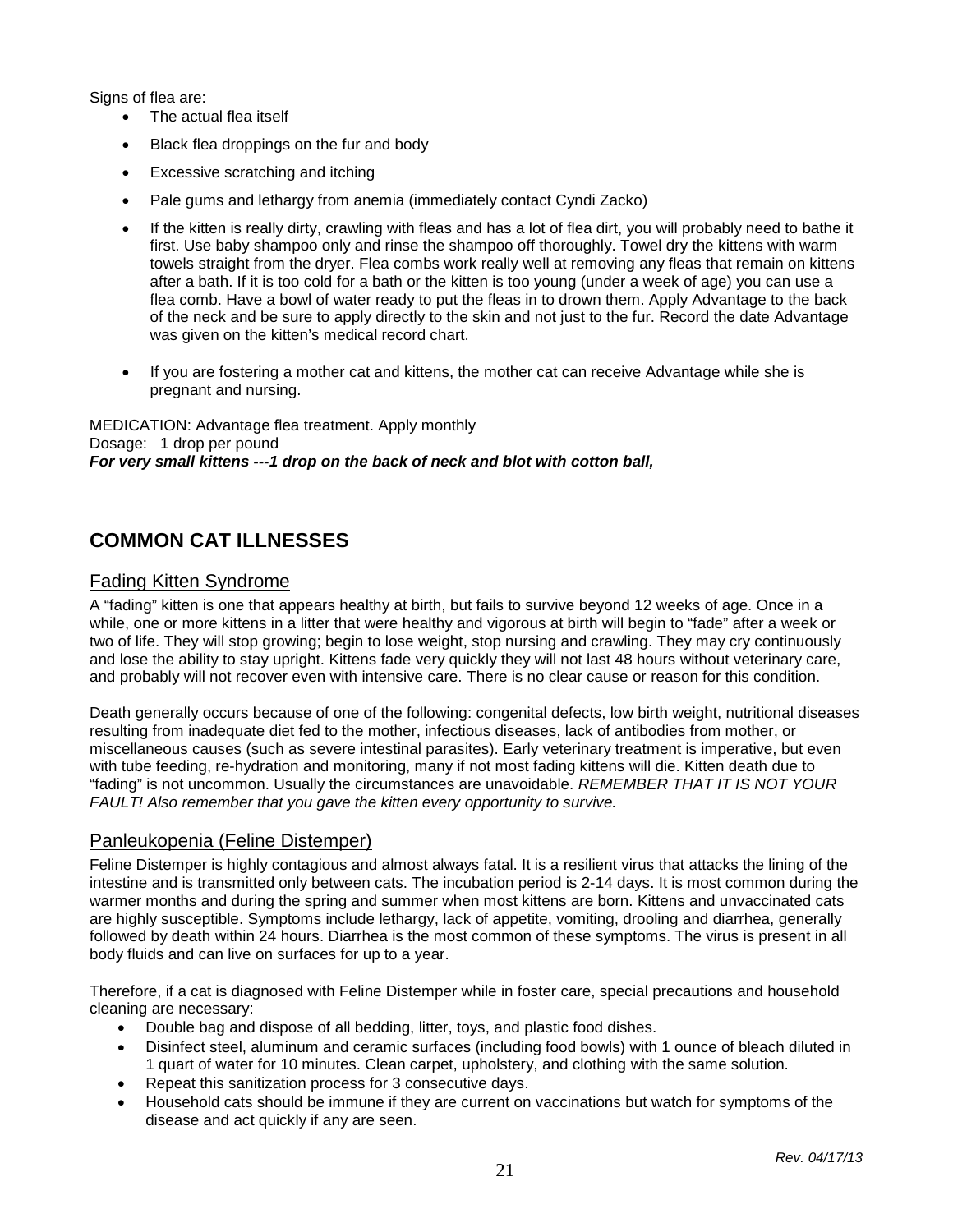• Fostering should be suspended for 6 months after a confirmed outbreak of Feline Distemper. Please check with Cyndi Zacko.

# **Parasites**

There are many common parasites seen in cats. Below are the most common you should look for in your foster. Before treating any cat or kitten please contact Carson Cats's Cyndi Zacko for advice. She may be able to supply the appropriate medication for treatment in-home. They may instead direct you to take your sick cat or kitten to one of the partner vets. In which case it is your responsibility to make the appointment, take the foster to the visit and administer any treatment that has been recommended. However, if the vet recommends a medication that is already in Carson Cats's inventory, you may decline the medication and contact Cyndi Zacko to obtain the medicine.

#### • Coccidia

Coccidia can only be seen with a microscopic examination of fresh stool. It causes diarrhea, lack of appetite and an overall neediness. The treatment is two oral medications administered concurrently: Baycox is administered once a day for two consecutive days and Albon is administered once a day for 10 consecutive days. See appendix for specific dosing requirements.

To prevent environmental contamination, during an episode of coccidia, cat pan liners should be used and soiled litter disposed of daily. Alternatively, disposible cat pans can be used. Daily bathing of kittens, paying special attention to their bums, will reduce cysts load and lower their risk of reinfecting themselves.

## • Giardia

Giardia is picked up from contaminated water. The most common symptom is intermittent or chronic diarrhea. The treatment is metronidazole (aka Flagyl).

To prevent environmental contamination, during an episode of giardia, cat pan liners should be used and soiled litter disposed of daily. Alternatively, disposal cat pans can be used. Daily bathing of kittens, paying special attention to their bums, will reduce cysts load and lower their risk of reinfecting themselves.

## • Roundworms

Roundworms can be diagnosed by seeing eggs upon microscopic examination of stools. The treatment is an oral medication called strongid or panacur. After giving the medication it is not uncommon to see worms in stools or being thrown up. The Center for Disease Control recommends treating every 2 weeks. The worms can migrate out of other tissues and organs for months and are transferable to children without proper sanitation procedures being followed, like washing hands etc. We automatically administer a 6 week deworming protocol for all cats and kittens coming into our rescue. Its incredibly cheap and its proactive since almost all cats and kittens come to us with roundworms.

## • Tapeworms

Tapeworms might be identified by visualizing segments of the worm in the stool. They look like grains of rice. Treatment is with oral medication called Droncit. Tapeworm often follows a flea infestation, from the cat swallowing fleas and is not considered life threatening.

## • Ear mites

Ear mites (otedectes cyanotis) can't be seen without magnification. A cat with ear mites will scratch its ears (sometimes violently enough to cause bleeding), and shake the head when the ears are touched. The cat will also have dark brown, crumbly wax in their ears. Ear mites must be treated because they can lead to trauma or hearing loss. An ear mite infestation is treated with Ivermectin topically in the ears once, then again in 10-14 days. Home care includes ear canal cleaning with mineral oil or baby oil apply cleaning solution liberally to ear. Gently, but firmly massage the base of ear. Apply cotton BALL to remove excess solution. Repeat as necessary. Ear mites can spread to other cats, dogs, rabbits, and ferrets that are in close contact with the infected cat.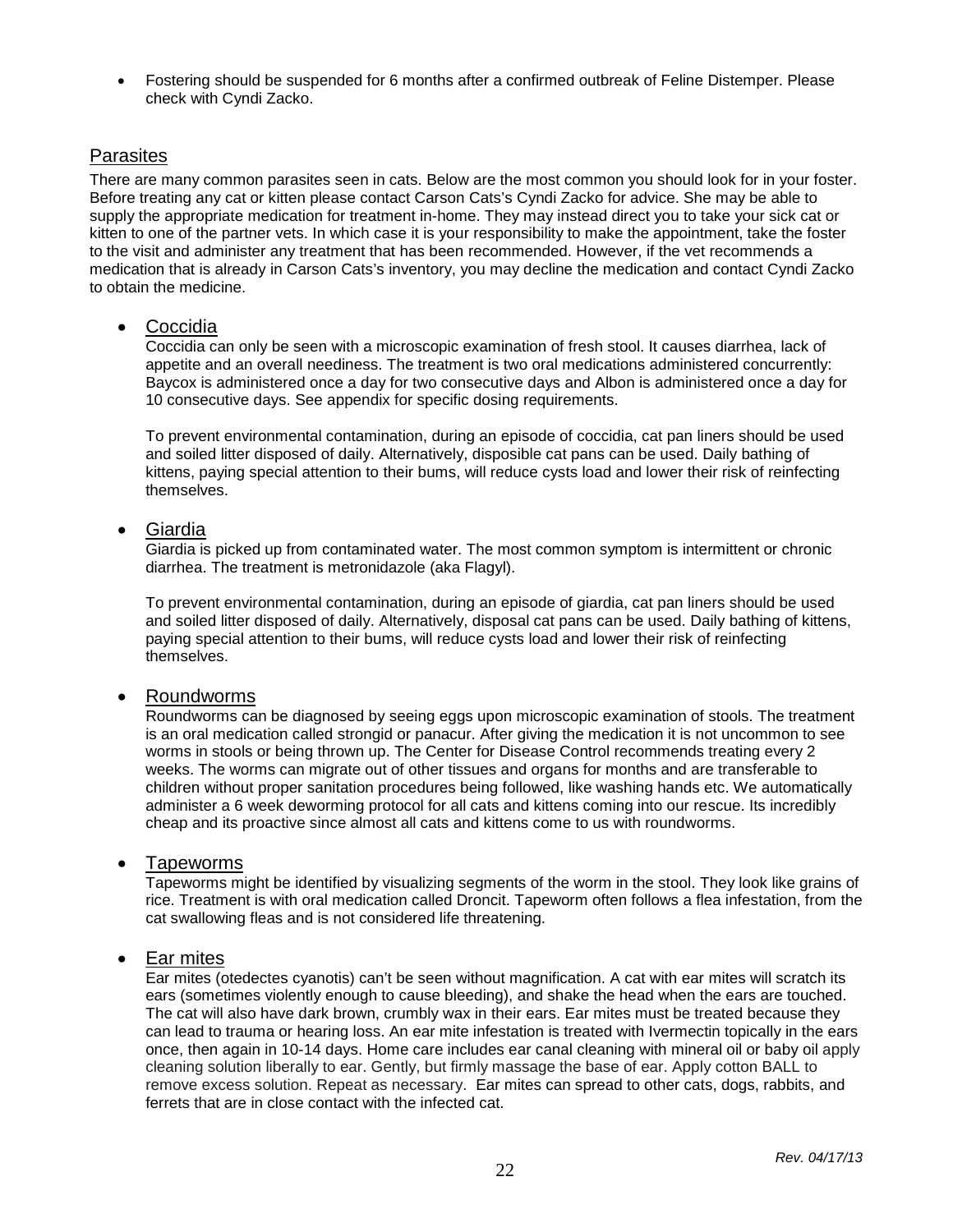# • Ringworm

Ringworm is not a worm but rather a fungus that is very common in kids, cats, gardeners, and wrestlers. Ringworm is not life threatening for a healthy cat, but it can spread from cats to other animals and humans. Ringworm is often identified when a cat is losing patches of fur or has a flaky patch of skin. If ringworm is suspected, treatment should begin immediately, although a fungal culture of the skin will be needed for a definitive diagnosis. The results of that culture take 7-10 days. The fungus is treated either topically or orally, depending on several factors including the severity of the infection, the cat's health status, and the cat's age. The treatment lasts for at least 6 weeks, or 2 weeks past clinical resolution. The cat will need to remain in foster care until treatment is completed. The room should be disinfected completely with a 10% bleach solution, including the carpet because the spores can survive in the fibers of the carpet. Consult a doctor if transmission to a family member is suspected. Consult a veterinarian if transmission to a household pet is suspected.

# • Feline Upper Respiratory infection (URI)

A URI is a "kitty cold". It has similar symptoms to human colds and, although highly communicable between cats, will not affect other animals or humans. Several different microorganisms can cause a URI but only three can result in more severe symptoms than may require treatment. They are Rhinotracheitis and Calicivirus. They are transmitted via secretions from the cat's mouth, nose, and eyes. The irritation to these moist membranes causes characteristic sneezing and discharge from the eyes and nose. This discharge is usually light but occasionally the discharge is thick, the cat has a fever, and loses its appetite. The symptoms usually last from 7-10 days but can last for several weeks. Some cats become chronic carriers of URI's and have mild recurrences when under stress. Infected foster cats should be isolated until symptoms are gone. Any time a cat is exposed to different cats or is highly stressed; there is a risk of a URI. To help the cat with it's cold symptoms keep the cat's nose and eyes clear of discharge by wiping with a warm damp cloth. You may also try to use Little Noses decongestant drops, available at CVS, to help clear up a runny nose. Humidify the room with a vaporizer or the shower to help thin secretions and clear congestion. Encourage the cat to eat and drink. Spend time consoling the foster cat with extra attention. Antibiotics such as Doxycycline, Amoxicillin and Clavamox are sometimes used to fight secondary bacterial infections when our consulting veterinarian believes it is appropriate.

## • Injuries

Carson Cats will give foster parents specific instructions for cats with wounds, fractured or broken bones, or which have had surgery. The challenge is to follow all the veterinarians instructions while keeping the cat clean and well fed. These cats usually need to be confined in a small space (like a crate) to limit mobility. Care must be taken that food; water, litter box, and bedding are easily accessible despite the cat's limitations.

Be alert for additional signs of illness because the cat will be stressed. Infection at a wound site or incision site will be characterized by excessive drainage that may be discolored or smell bad. Be sure stitches do not become loose. Active playing should be discouraged, but petting, brushing, and cuddling are all good activities for a recovering cat.

# Giving Medications and Providing Home-Medical Care

## • Giving a pill

Place one hand on top of the cat's head so the thumb and forefinger are on either side of the cat's jaw, then tilt the head back until the nose points up. The mouth should open a little. Hold the pill between the thumb and forefinger of the other hand and use the middle finger to gently open the cat's mouth. Drop the pill as far back into the throat as possible and quickly push the pill back in the mouth by putting your finger between the top and bottom canines. Do not put your finger in from the side of the cat's mouth because you are more likely to be bitten that way. If you prefer them, you may use a "pill poppers," which are easier for some people to use for giving pills. Close the cat's mouth, with the head still tilted back, and stroke the throat to encourage the cat to swallow. Release the cat when you are sure that the pill has been swallowed. Praise and comfort the cat when finished.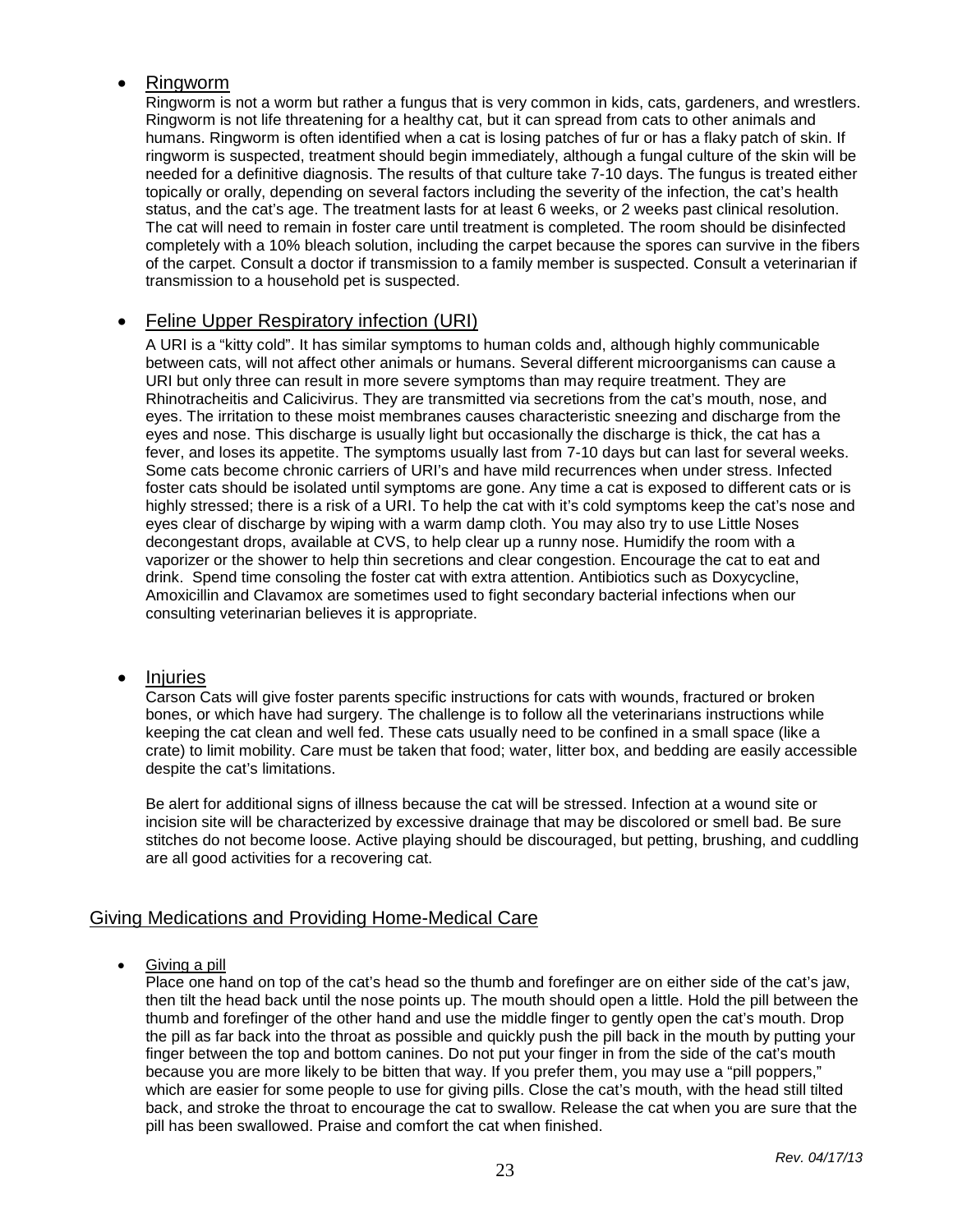• Giving liquid medication

Liquid medication is drawn into a syringe for exact dosing. The cat is held in the same manner as giving a pill but instead of pushing the liquid straight back into the cat's mouth, slowly push the liquid into the side of the cat's mouth.

• Hiding medication in food

Ideally, medication is given directly to the cat. If the cat is stressed or aggressive, liquid medication or crushed tablets can be hidden in a small amount of canned food. Only mix the medication into a volume of food the cat will eat immediately.

• Taking a cat's temperature

A normal cat temperature is between 99 – 102.5 degrees. A temperature outside that range may be an indication of illness. If the temperature is below 99 degrees, place the cat on a heating pad. If the fever is over 103 degrees, remove the cat from a heating pad if one is in use. In either case, call for further instructions.

## Authorizing Vet Visits

All medical care is provided by Carson Cats and its consulting veterinarians. Emergency care not affiliated with our rescue must be approved by Cyndi Zacko in advance of treatment. Carson Cats will not assume responsibility for any bill incurred without prior approval.

The following information may be useful in helping you decide what warrants a veterinary visit for authorizing visits to partnering veterinarians. Some foster parents prefer to pay for vet visits themselves so they can go to a vet they like or not have to travel very far. This is fine as long as it is realized and agreed they won't be reimbursed and are doing it as a donation. Receipts can be kept for charitable donation/tax write-off purposes.

## SHOULD ANY OF THE FOLLOWING ISSUES COME UP, CONTACT CYNDI ZACKO at 310-721- 5802 IMMEDIATELY FOR FURTHER ADVISE:

- Cats: fever (103.5 or above, rectally); respiratory distress (choking, wheezing, open-mouth breathing; shortness of breath; green secretions and/or bad odor from nasal area; not eating or drinking for more than a few days; extreme lethargy for more than a day or two; obvious distress, pain, or pronounced behavior changes.
- Kittens: any of the above cat symptoms in a young kitten, however, help should be sought much sooner, preferably the same day.

For kittens less than 2-3 weeks, open mouth breathing, not nursing or taking the bottle, and crawling away from the litter/mother are bad, often hopeless signs. Vet care will usually not help, may prolong the kitten's suffering. Euthanasia or letting nature take its course are often the best options. We will authorize euthanasia in these cases as it usually kinder to you and the kitten. We do require euthanasia performed in a veterinarian's office. If kittens are EATING AND ACTIVE, then there is no urgency in seeking a vet visit. Seek only in cases when symptoms are lingering, diarrhea is lingering, or secretions are green. It can also be considered when the lingering symptoms seems to be the only thing delaying a kitten otherwise ready for adoption.

• Diarrhea - For adults, observe for a couple days to see if it resolves. Watch for signs of dehydration/lethargy. Contact Cyndi Zacko for instructions and medication.

For kittens, if energy lags, contact Cyndi Zacko and they will refer you to the vet if needed. In the meantime you can keep the kitten hydrated by using Pedia-lite. Kittens should only be given a drop on their tongue.

If the concern is about one or two kittens in a litter, have them seen by the veterinarian. However, it may be necessary to take the entire litter to the appointment. Discuss this with Cyndi Zacko.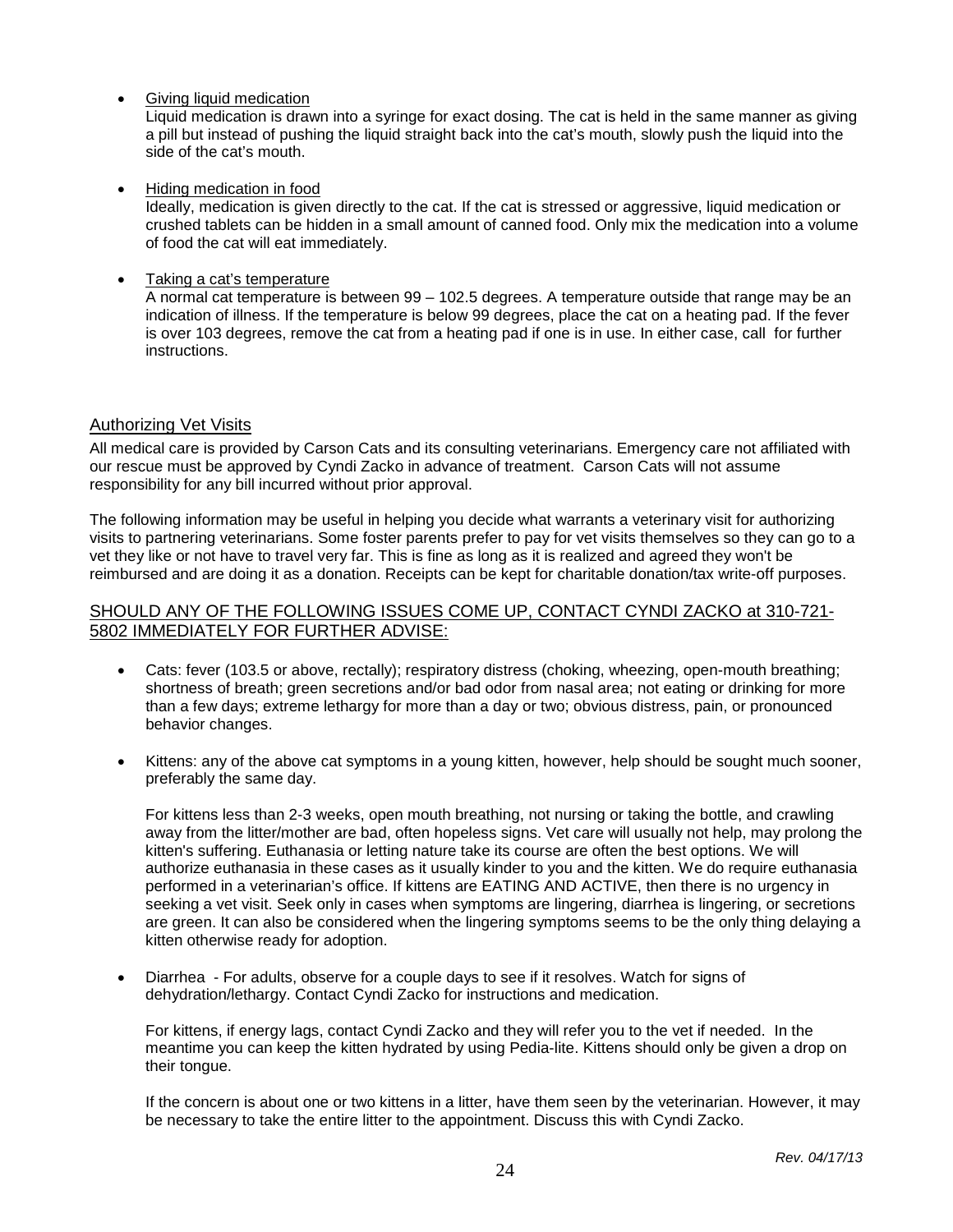• Lethargy -suspect dehydration first and contact Cyndi Zacko for assistance.

Veterinarians will sometimes recommend another visit. This is often not necessary for routine situations where antibiotics were prescribed and kitty appears to have recovered normally. If symptoms are unchanged after completing a course of antibiotics, or worse after 3-5 days on antibiotics, then another visit may be needed. Call Cyndi Zacko because some vets might prescribe something else with just a phone call from Cyndi if the animal was just seen a few days before. For a second or third visit, the foster parent should consider seeing a new veterinarian. Not because the first was incompetent, but because a new view of the situation is often a help in solving the issue.

# **HOW TO GET YOUR FOSTERS ADOPTED**

## Adoption Fairs/Event

Carson Cats plans weekly adoption events at each Saturday and on Sunday at the Torrance and El Segundo Petsmarts. Coordinate with Cyndi on when you want to take your fosters.

#### **Torrance Petsmart**

3855-59 W Sepulveda Blvd Torrance, CA 90505

**El Segundo Petsmart** 730 S Sepulveda Blvd El Segundo, CA 90245

# Home Adoptions

Many Fosters prefer to adopt their kittens and cats out of their home. This is a great way for potential adopters to see the environment that their new kitty has been living in and also get to know the foster in a more relaxed environment. Carson Cats makes it easy for Fosters to advertise and network their cats and kittens. All this is required is that you take a nice photo of your foster and email it along with a short description to our advertising volunteers. Your foster will be posted on Petfinder, Craigslist, Face Book, Adopt-a-Pet and even YouTube should you have a nice video to post. Potential adopters will then be able to talk to you directly about the kitten or cat that they are interested in adopting.

# How to Post on Petfinder and Adopt-a-Pet

Carson Cats is a program of Stray Cat Alliance. As such, we post our Fosters on the Stray Cat Alliance petfinder and adopt-a-pet sites.

To post your kitties, see login and password information below. We encourage videos. We also encourage you to post cats together if you want them to be rehomed together.

Petfinder Website login: <http://www.petfinder.com/admin> username: CA809 password: celtic (lower case)

Adopt-a-Pet: Account number: 1175 User name: cyndizacko Password: YQGPBN To login, please go here: <http://portal.rescuegroups.org/login?accountNumber=1175>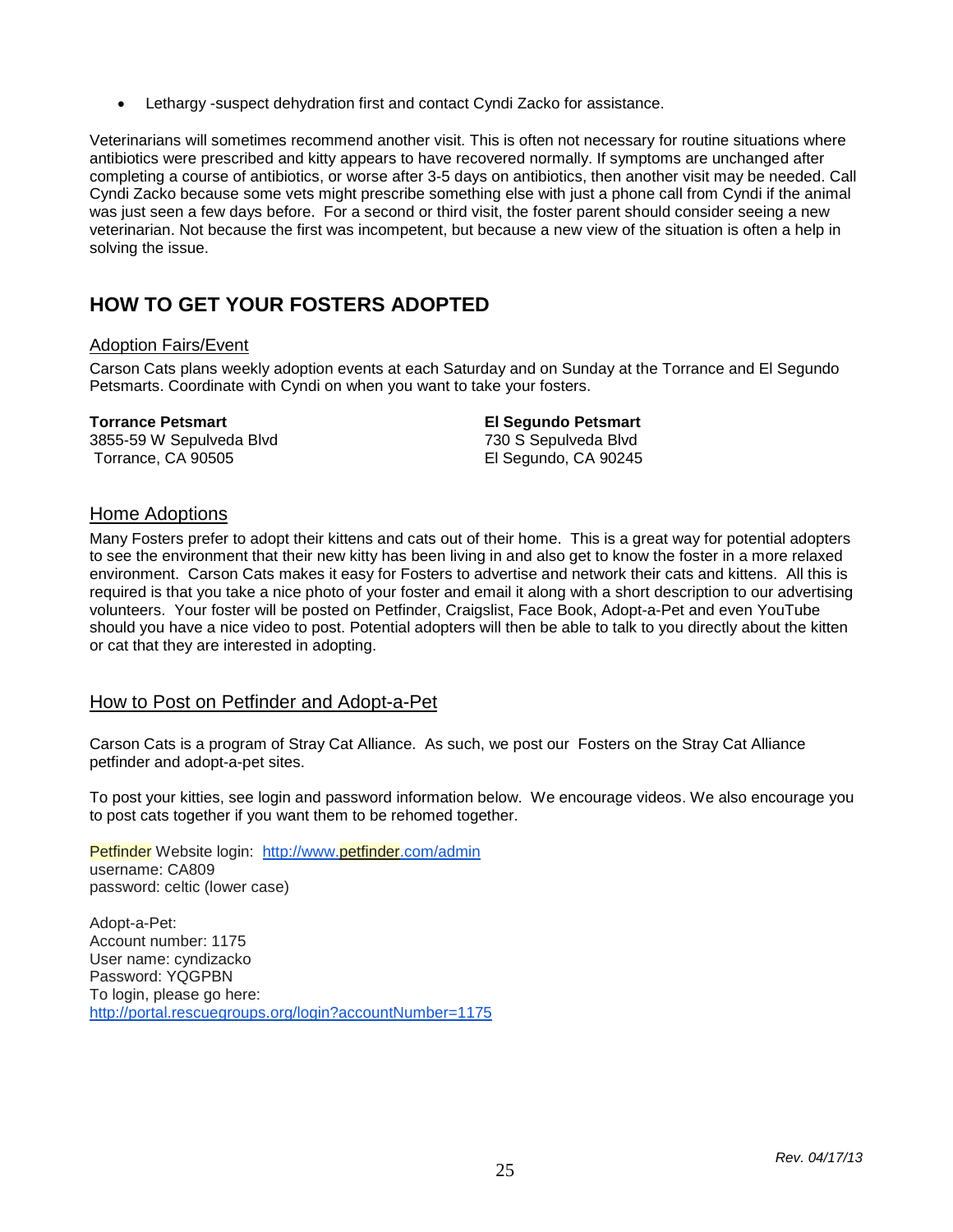# Screening questions for potential adopters

If you are comfortable with screening potential adopters, familiarize yourself with these suggested screening questions and re-screen before deciding if a potential adopter is an appropriate match for your foster feline. Prescreening does not guarantee that a potential adopter is right for a cat; it's merely the first step in assessing a potential match.

Screening is a great opportunity to educate people who might not be aware of some issues that affect the well being of an animal. Some potential adopters will appreciate the information they learn and you may feel confident that they will become responsible cat owners. Others will persist with an opinion that you do not feel is in your foster cat's best interest. Ask open-ended questions about their plans for adding a new feline to their household. Here are some important questions to consider:

#### • **Do you have any other cats or pets?**

It's nice to see little kittens go to homes either with a sibling or another cat to keep them company, unless the kitten will not be alone all day. The shelter has an excellent handout on introducing a new cat or kitten to resident cats and dogs.

- **Have you had cats or other pets in the past? What happened to them?**  Hit by a car or "not sure" are answers that send up red flag!!
- **Who is your regular veterinarian (if they have other pets)?**

Having a regular vet is a sign of responsible pet ownership. If they say their pet has never been sick, ask them where they've been getting them vaccinated. Some people don't believe in vaccinating adult cats that are indoor-only, but in general most pets should be current on their vaccinations.

#### • **How many children do you have? What are their ages?**

Small kittens will probably do best in homes without children under the age of six. However, it most definitely depends on the child and you should insist on any small children, if there are any, under about the age of eight coming with the parent to visit the kitten so that you can see how they interact with the cat.

#### • **Will the cat be indoors only?**

Statistics show that the lifespan of an indoor cat is doubled! If adopters plan on letting a cat out, please remind them of all the many dangers of being outside, including cars, wildlife, poisonous substances, and troubled people. Also, NO adopter should plan on letting a small kitten outdoors for quite some time unless it's on a leash *and* harness.

#### • **Owning a pet is a lifetime commitment!**

Please remind potential adopters that cats can live over 20 years, and that this is a lifetime commitment! What will they do if they move, travel, have children, or when the cat gets sick?.

#### • **Some additional open-ended questions:**

- o Why are you interested in THIS cat/kitten?
- o Why are you interested in a cat/kitten at this time?
- $\circ$  Cats have a natural need to scratch. Some people handle this by providing scratching posts, others allow scratching anywhere, some people opt for declawing, and others learn to trim claws. How do you plan to deal with this?
- o Will this kitty get any outdoor time? (Again, if you advocate indoor only or supervised outdoor time, asking in this way may get a more honest answer).

*These are just a few suggestions. If you are not comfortable interviewing potential adopters, feel free to direct potential adopters to Cyndi at cyndizacko@carsoncats.com*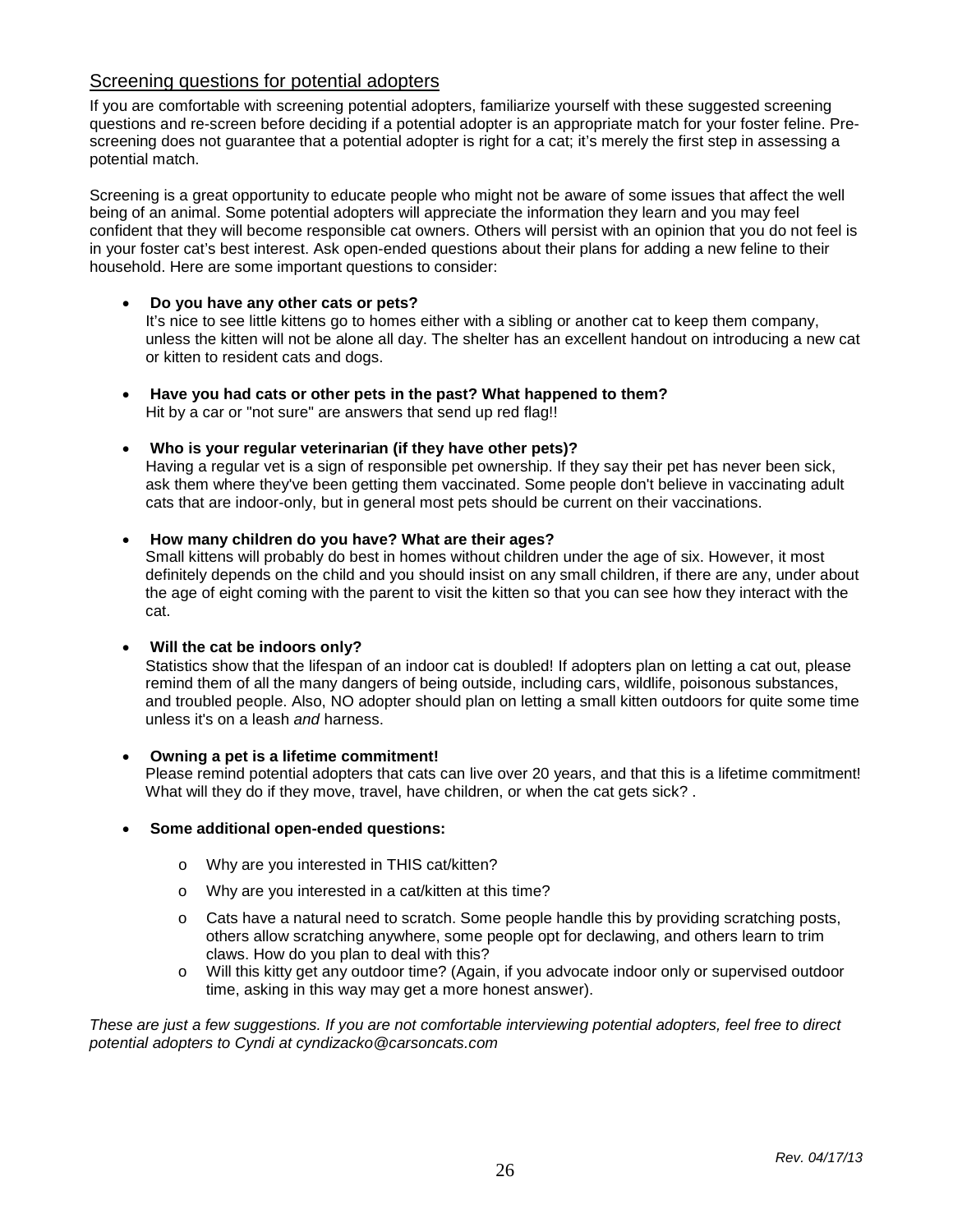# When the adopter is not a good match

The purpose of the screening process is to determine whether the potential adopter and their home environment would be a good match for our cats or kittens. Sometimes, during the adoption counseling and screening process, there will be indications that there will not be a good match between the potential adopter and a cat or kitten.

#### Reasons for denying an adoption

While not an all-inclusive list, the following are some reasons for denying an adoption:

- The potential adopter has no visible means of providing financial support for a pet (e.g., currently unemployed and no other family members to provide support).
- The potential adopter wants an outside cat.
- The adopted cat or kitten will be left alone for long periods.
- The potential adopter is determined to have the cat or kitten declawed.
- The adopted cat or kitten will be incompatible with another pet in the potential adopter's household.
- There is insufficient space or inappropriate situations in the potential adopter's home that would affect the care and welfare of the pet.
- The cat or kitten does not bond with the potential adopter.
- The adopter is on the Carson Cats Do Not Adopt (DNA) list. *Please check with your Foster Coordinator.*

#### How to handle when adopter is denied

Denying an adoption is a delicate situation that can be fraught with misunderstanding and poor communication. Many people will perceive a denial as a judgment about themselves and their ability as a Pet Parent. Carson Cats reserves the right to refuse to adopt a foster pet to anyone for any reason. If you find that you do not want to adopt your foster to the potential adopter and you do not want to confront them you may use the following:

*"Thank you for your application. I will have to pass this along to the Carson Cats Board of Directors for approval. Once the decision has been made someone will be contacting you."*

You can then call Cyndi Zacko and explain the situation. She will help you evaluate what is to be done and will more than likely make the denial call herself. You will want to make sure to let her know why you have reservations and it will then be handled with the potential adopter

## Getting ready for your next Foster

Now that you've successfully adopted out your foster cats and kittens, it's time to prepare your home to receive your next fosters. The main issue that needs to be addressed in the home is proper sanitation and hygiene that reduces the risk of transmitting diseases. Washing hands with soap and water before and after touching foster cats will help minimize the risk of transferring infections. Both before foster kittens arrive at the foster home and after they leave, the entire room should be cleaned with dish soap and water. All surfaces should be cleaned with a mild bleach solution. Everything should be sanitized with a 10% bleach solution and ready to be used by another foster cat.

- Avoid all other cleaning products because some can cause diarrhea and vomiting and many are highly toxic to cats. Lysol, Pine Sol, 409, Spic & Span and many other cleaning products are deadly to cats. Even using Simple Green and Vinegar has been known to cause diarrhea.
- The most common disease organisms seen at the rescue are viruses, bacteria, parasites and fungi. It is important to consider all objects with which a foster animal may come into contact and disinfect accordingly. This will help protect your companion animals and any future foster animals.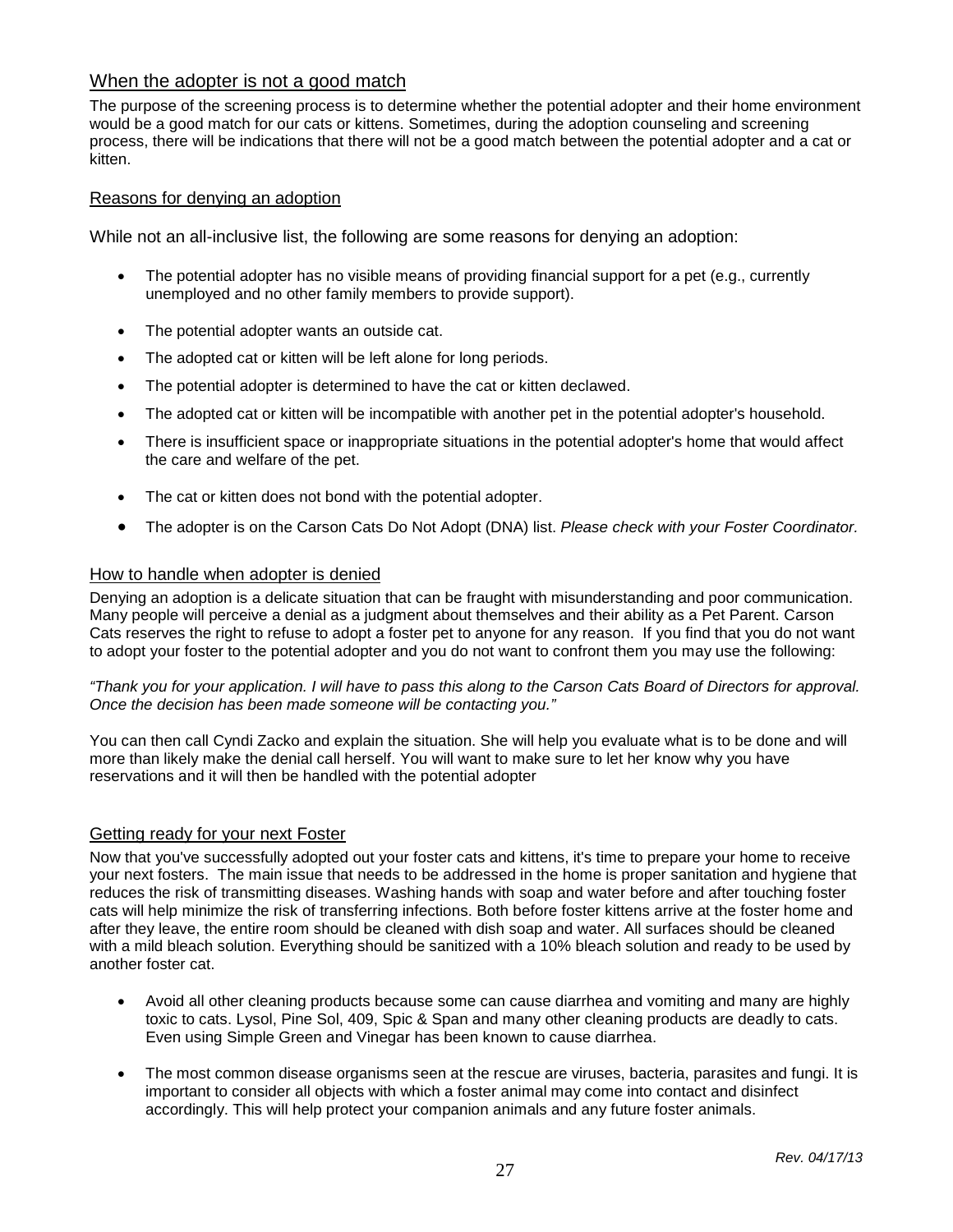- All surfaces may not be easily cleaned, but thorough washing and/or vacuuming helps in decreasing the numbers of environmental pathogens.
- Products like Febreeze® are generally safe to use in a home with animals, although, some animals can have allergic reactions. Use these products with discretion.
- Wash items used by the foster such as: Towels, bedding, blankets and sheets, fabric toys, leashes and collars.

When to discard rather than launder: This laundry-protocol seems to be sufficient even for some of the more resistant germs; however in some cases you may consider discarding rather than laundering. This is particularly true if you have heavily contaminated items especially when from animals with confirmed, or strongly suspected, infections of Canine Parvovirus, Feline Panleukopenia or Ringworm (dermatophytosis)

The reason is that these are germs which are very easily spread. There might be a risk that even a good laundry protocol will not kill all of them, but even more because the transport and handling of this dirty laundry may easily result in contamination and further spread of the disease.

#### *If you have any questions about cleaning up after a sick foster, please contact Cyndi Zacko at 310-721-5802 or cyndizacko@carsoncats.com.*

#### Cleaning to Remove Pet Odors and Stains

It may happen and your foster cat or kitten has left "scent marks" of urination and/or defecation on your floor or furniture. To successfully retrain the cat or kitten to avoid these areas and remove these smells and stains, follow these basic steps:

Find all soiled areas using your nose and eyes. Or you could use a black light which will show urine stains. Turn out all lights in the room, use the black light to identify soiled areas and lightly outline the areas with chalk.

• To clean soiled carpet and furniture:

1) Soak up as much urine as possible with a combination of newspaper and paper towels. The more fresh urine you can remove before it dries, (especially from carpet), the simpler it will be to remove the odor. Place a thick layer of paper towels on the wet spot and cover with a thick layer of newspaper. Stand on this padding for about 1 minute. Remove the padding; repeat until the area is barely damp.

2) If possible, take the FRESH, urine soaked paper towel to the the cat's litter box, and let the cat or kitten watch you do it. This will help to remind the cat or kitten that eliminating is not bad.

3) Rinse the affected zone thoroughly with CLEAN, COOL WATER. After rinsing, remove as much of the water as possible by blotting or by using a vacuum designed to pick up liquids.

4) Neutralizing (enzymatic) cleaners will not be effective on the area if you have previously used other cleaners or chemicals. You must first rinse every trace of the old cleaner from the carpet.

5) To remove all traces of an old chemical, consider renting an extractor or wet-vac from a local hardware store. This machine operates much like a vacuum cleaner and is an efficient, economical rinsing method.

6) Now that the area is clean, use a high quality pet odor neutralizer available at pet supply stores (look for "enzymatic" cleaners). Test the affected surface for staining first, then read and follow the instructions carefully.

7) If the area still looks stained after it is completely dry from extracting and neutralizing, try any good carpet stain remover available.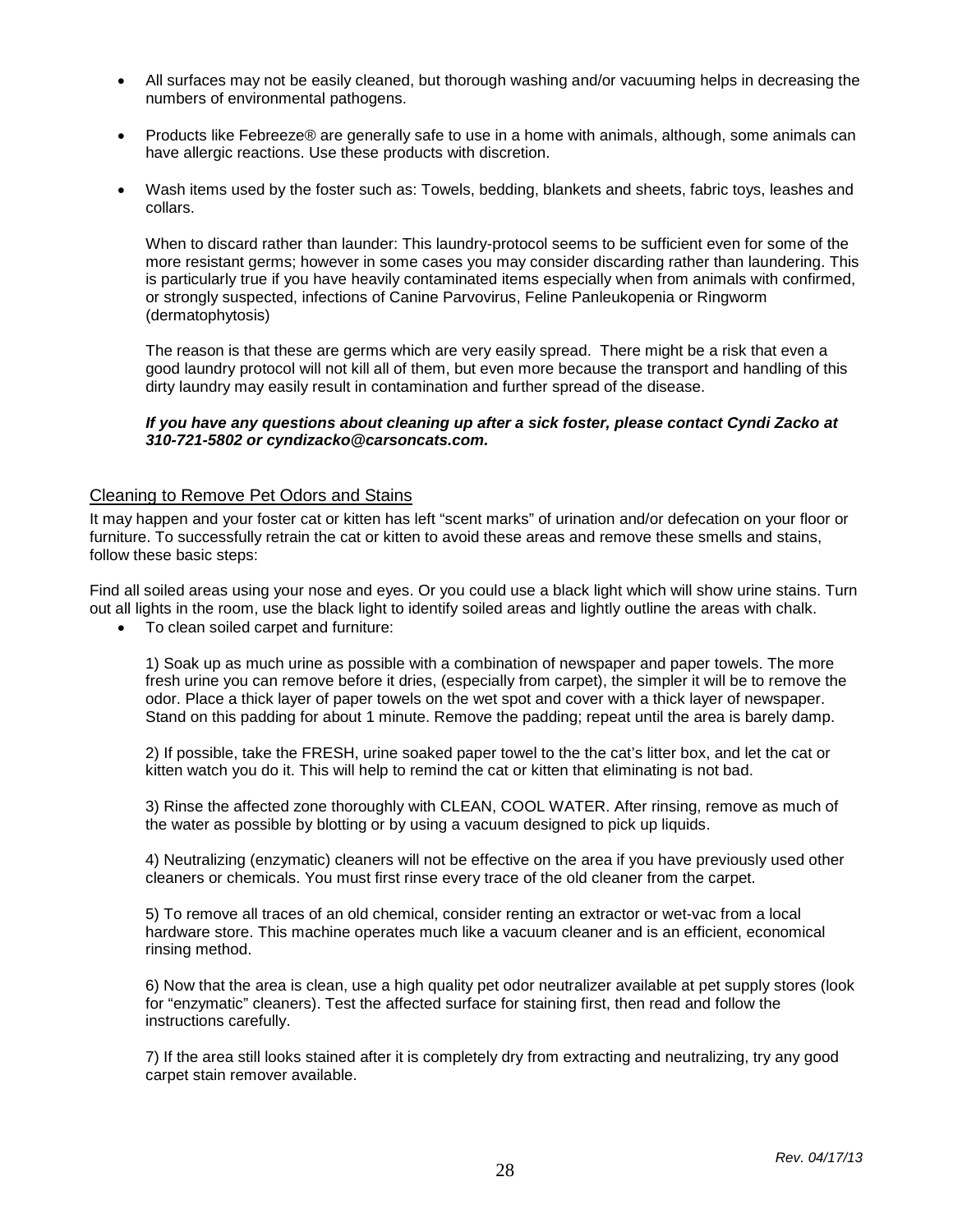8) If the urine has soaked down into the padding underneath the carpet or into wooden baseboards, cleaning will be more difficult. You many need to remove and replace that portion of your carpet padding.

9) Make the appropriate bathroom area attractive to the cat and teach it where you want it to urinate and defecate. The retraining period may take a week or more. It took time to build the bad habit, and it will take time to replace that habit with a new, more acceptable one.

10) Another option is to use Kennel Odor Eliminator (K.O.E.) - Animal rescue volunteers and kennel workers have reported wonderful success and ease with a product called Kennel Odor Eliminator which is highly concentrated and is mixed with water in a spray bottle. The product can be found online through shopping sites such as Amazon.com